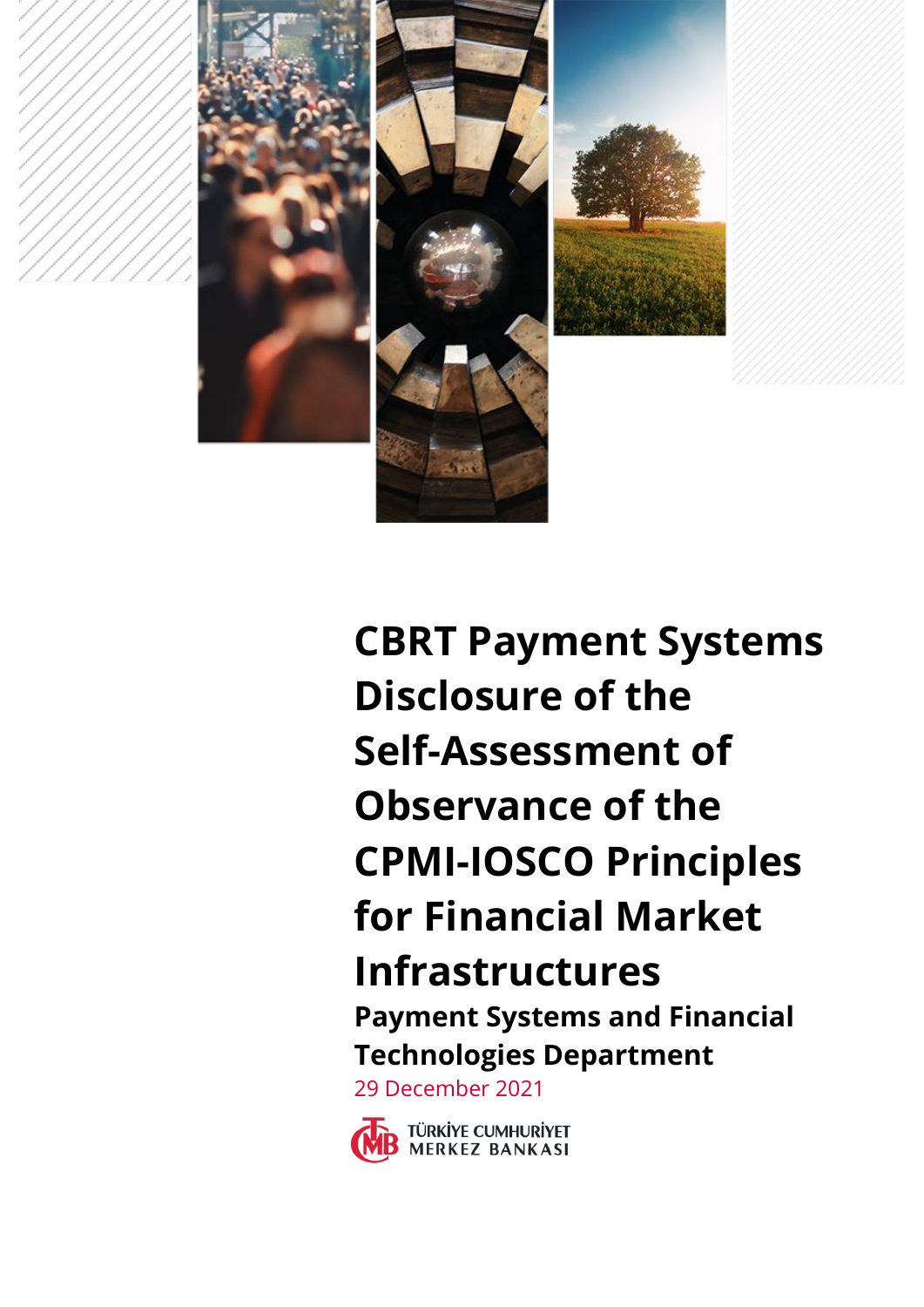# <span id="page-1-0"></span>**Prepared by**

Business Development Division Payment Systems Operation Division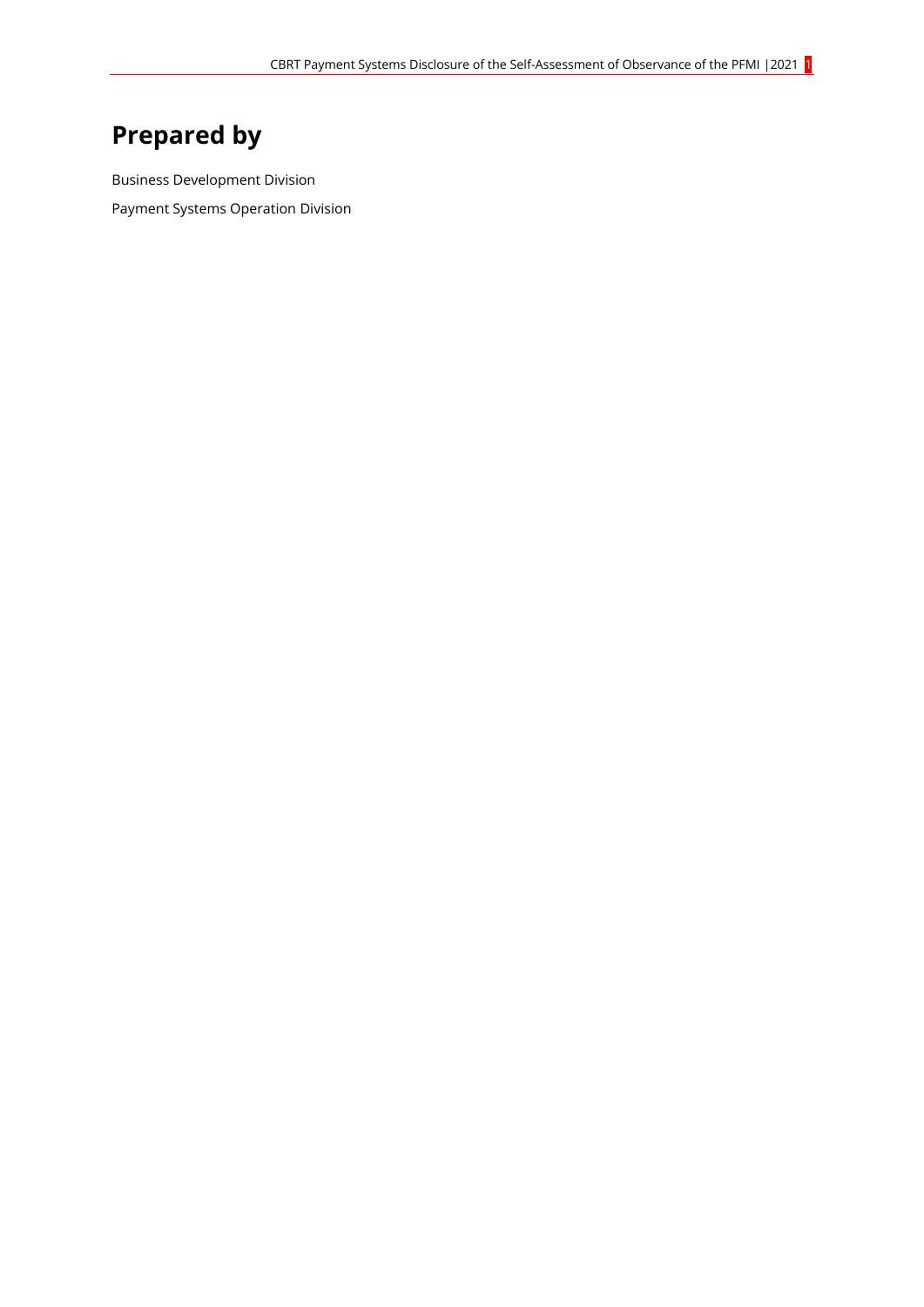### **Table of Contents**

| 1.  |                                                         |  |
|-----|---------------------------------------------------------|--|
| 2.  |                                                         |  |
| 2.1 |                                                         |  |
| 2.2 |                                                         |  |
| 2.3 |                                                         |  |
| 2.4 |                                                         |  |
| 2.5 |                                                         |  |
| 2.6 |                                                         |  |
| 2.7 |                                                         |  |
| 2.8 |                                                         |  |
| 2.9 |                                                         |  |
| 3.  | Principle-by-Principle Summary Narrative Disclosure  12 |  |
|     |                                                         |  |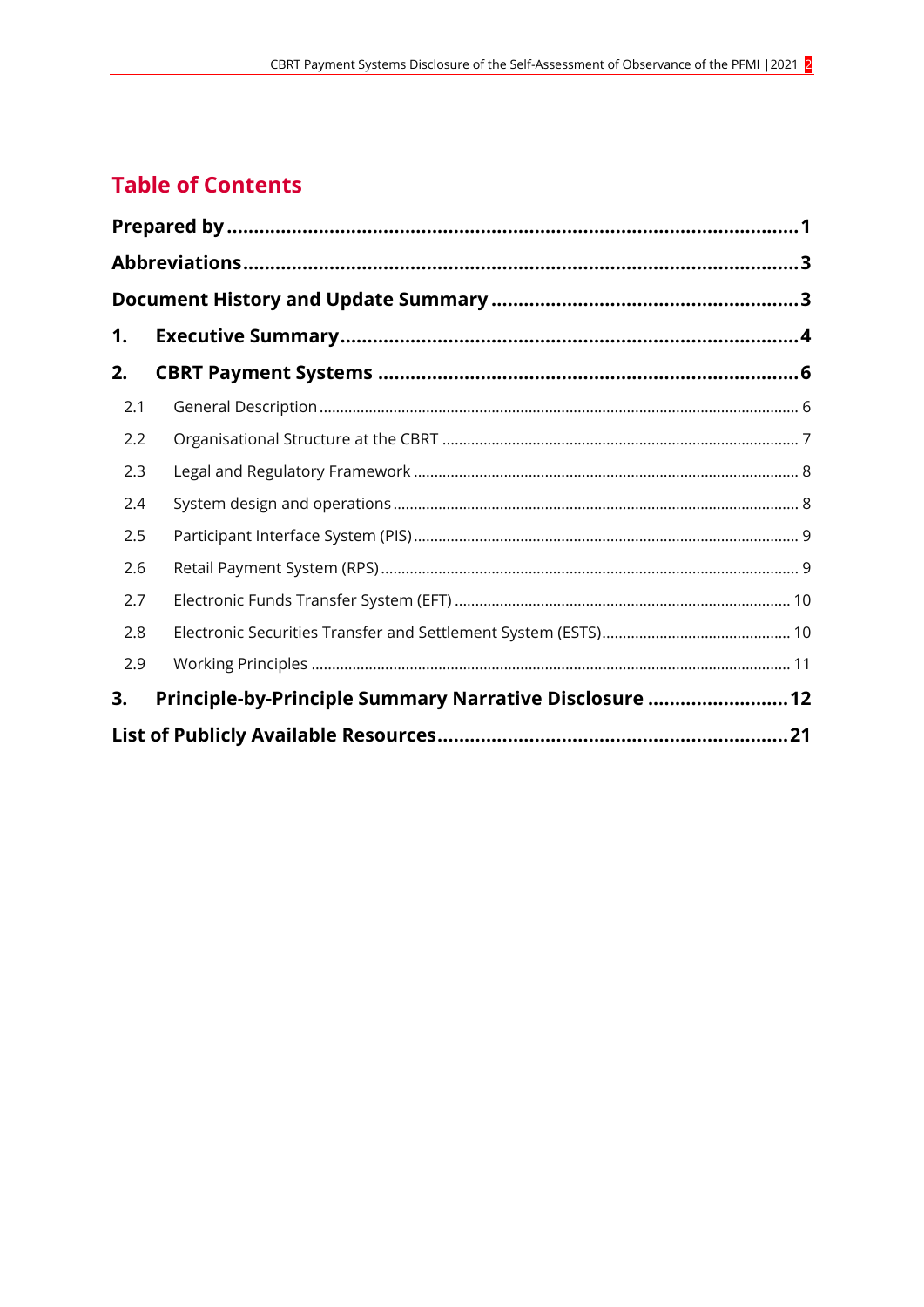## <span id="page-3-0"></span>**Abbreviations**

| <b>BIS</b>        | <b>Bank for International Settlements</b>                                 |
|-------------------|---------------------------------------------------------------------------|
| CPMI              | Committee on Payments and Market Infrastructures                          |
| CPSS <sup>1</sup> | Committee on Payment and Settlement Systems1                              |
| <b>CBRT</b>       | Central Bank of the Republic of Turkey                                    |
| <b>CCP</b>        | <b>Central Counterparty</b>                                               |
| <b>CSD</b>        | <b>Central Securities Depository</b>                                      |
| <b>DVP</b>        | Delivery versus Payment                                                   |
| <b>EFT</b>        | Electronic Funds Transfer System (Interbank Turkish Lira Transfer System) |
| <b>ESTS</b>       | Electronic Securities Transfer and Settlement System                      |
| <b>FMI</b>        | Financial Market Infrastructure                                           |
| <b>FSAP</b>       | Financial Sector Assessment Program                                       |
| <b>IOSCO</b>      | International Organization for Securities Commissions                     |
| PFMI              | Principles for Financial Market Infrastructures                           |
| <b>RPS</b>        | Retail Payment System (Customers' Turkish Lira Transfer System)           |
| <b>RTGS</b>       | <b>Real Time Gross Settlement</b>                                         |
| Rule Book         | <b>CBRT Payment Systems Operational Rule Book</b>                         |
| <b>TR</b>         | <b>Trade Repository</b>                                                   |
|                   |                                                                           |

## <span id="page-3-1"></span>**Document History and Update Summary**

| 5 January 2016   | First disclosure of the assessment              |
|------------------|-------------------------------------------------|
| 10 March 2017    | Second disclosure upon the reassessment of 2017 |
| 11 June 2019     | Third disclosure upon the reassessment of 2019  |
| 29 December 2021 | Fourth disclosure upon the reassessment of 2021 |

-

<sup>1</sup> CPSS is renamed as CPMI after September 1, 2014.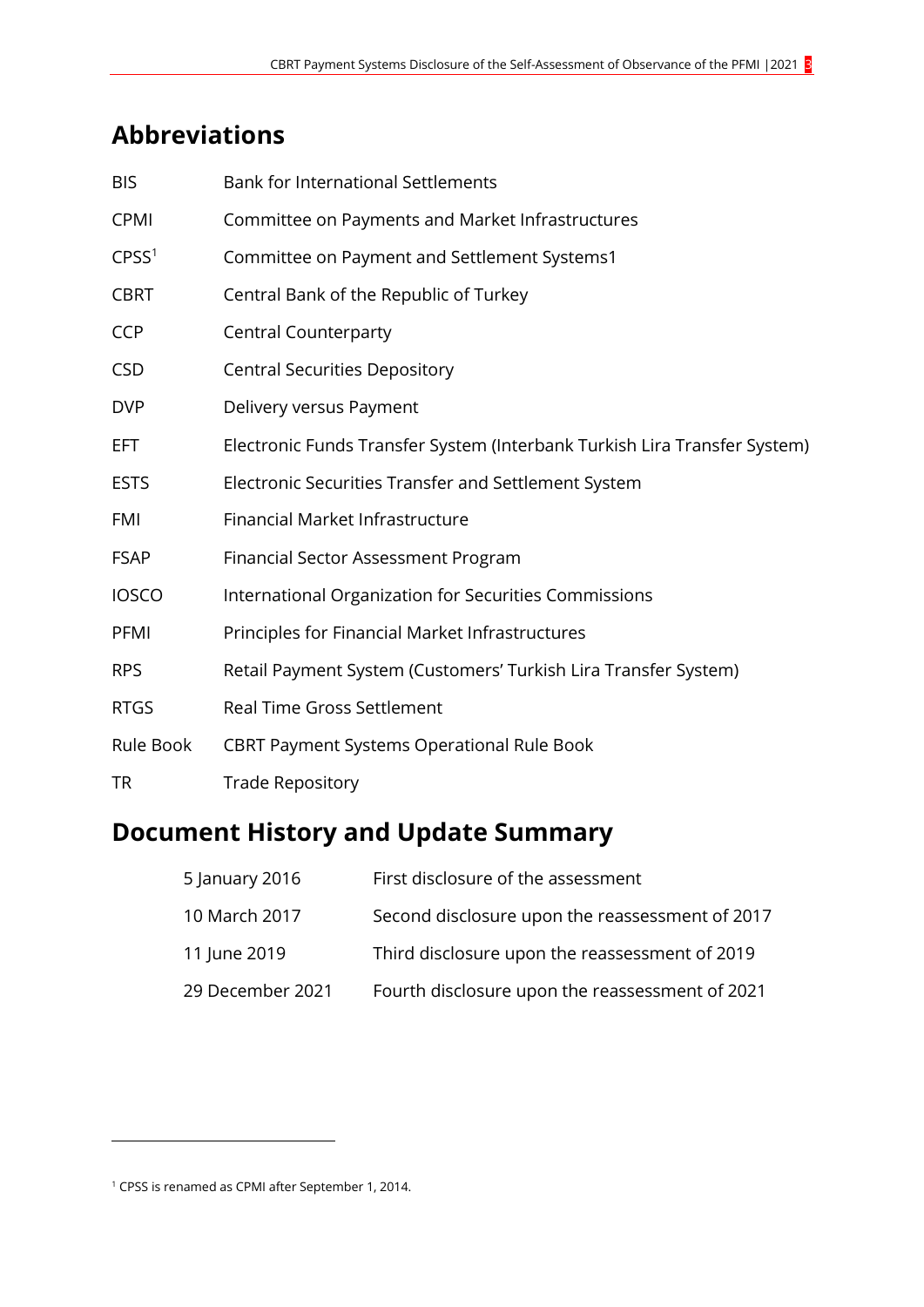### <span id="page-4-0"></span>**1. Executive Summary**

Financial market infrastructures (FMI) that facilitate the clearing, settlement, and recording of payments, securities, derivatives and other financial instruments among their participants are vital for the economy and finance of a country. Systemically important payment systems, securities settlement systems, central securities depositories, central counterparties and trade repositories are considered as FMIs.

As an outcome of the joint work of the Committee on Payments and Market Infrastructures (CPMI) of the Bank for International Settlements (BIS) and the International Organization for Securities Commissions (IOSCO), aiming to help strengthen the financial infrastructures and markets, the report entitled Principles for financial market infrastructures (**PFMI**)<sup>2</sup> was published in April 2012. The PFMI have since been regarded as an integrated standard for FPA oversight practice and have also been used in Financial Sector Assessment Program (FSAP) carried out by the IMF and the World Bank.

The Central Bank of the Republic of Turkey (CBRT) is the founder, owner, operator and overseer of the **CBRT Payment Systems** that consists of 3 settlement components: Electronic Funds Transfer (**EFT**) System, Electronic Securities Transfer and Settlement (**ESTS**) System, and Retail Payment System (**RPS**). EFT System and RPS are both real-time gross settlement payment systems for domestic Turkish lira payments, where the former settles large-value interbank payments while the latter the retail ones. ESTS System, on the other hand, is the securities settlement system for government debt securities.

With the exception of the Central Securities Depository (MKK), which is a participant of ESTS on special conditions, and The General Directorate of Post and Telegraph Organization (PTT), which is a special participant of EFT, only banks acting in Turkey can participate in the CBRT Payment Systems. As of the end of November 2021, the system has 55 participants, including MKK and PTT.

The legal basis of CBRT Payment Systems involves related laws (CBRT Law, Payment Systems Law, Banking Law, Law of Obligations, etc.), CBRT Payment Systems Operations Rules (the Rule Book) and other regulations published by the CBRT. The Payment Systems and Financial Technologies Department of the CBRT carries out duties that are related with payment systems.

This document summarizes the result of a study performed by the CBRT to assess the CBRT Payment Systems for the observance of the PFMI, and to determine possible improvements to achieve full observance. This self-assessment is based on CPMI-IOSCO report entitled Principles for financial market infrastructures: Disclosure framework and Assessment methodology<sup>3</sup> . All of the principles and key considerations which can be relevant for the systems have been assessed in the study. On the other hand, the assessment focuses on the CBRT Payment Systems and their infrastructure, rules and policies. The scope of the assessment does not include operations, assets, rules or policies which are connected with monetary policy or asset management of the CBRT.

Following sections of the document include information about systems, CBRT's organizational structure, related regulations and summary of the assessment. RPS and EFT have been assessed for principles applicable for payment systems, while ESTS has been assessed for principles applicable for security settlement systems and central securities depositories. All three systems have been rated as observing all of the principles that are relevant for them.

-

<sup>2</sup> *Principles for financial market infrastructures*, CPMI–IOSCO, April 2012.

<sup>3</sup> *Principles for financial market infrastructures: Disclosure framework and Assessment methodology* CPMI–IOSCO, December 2012.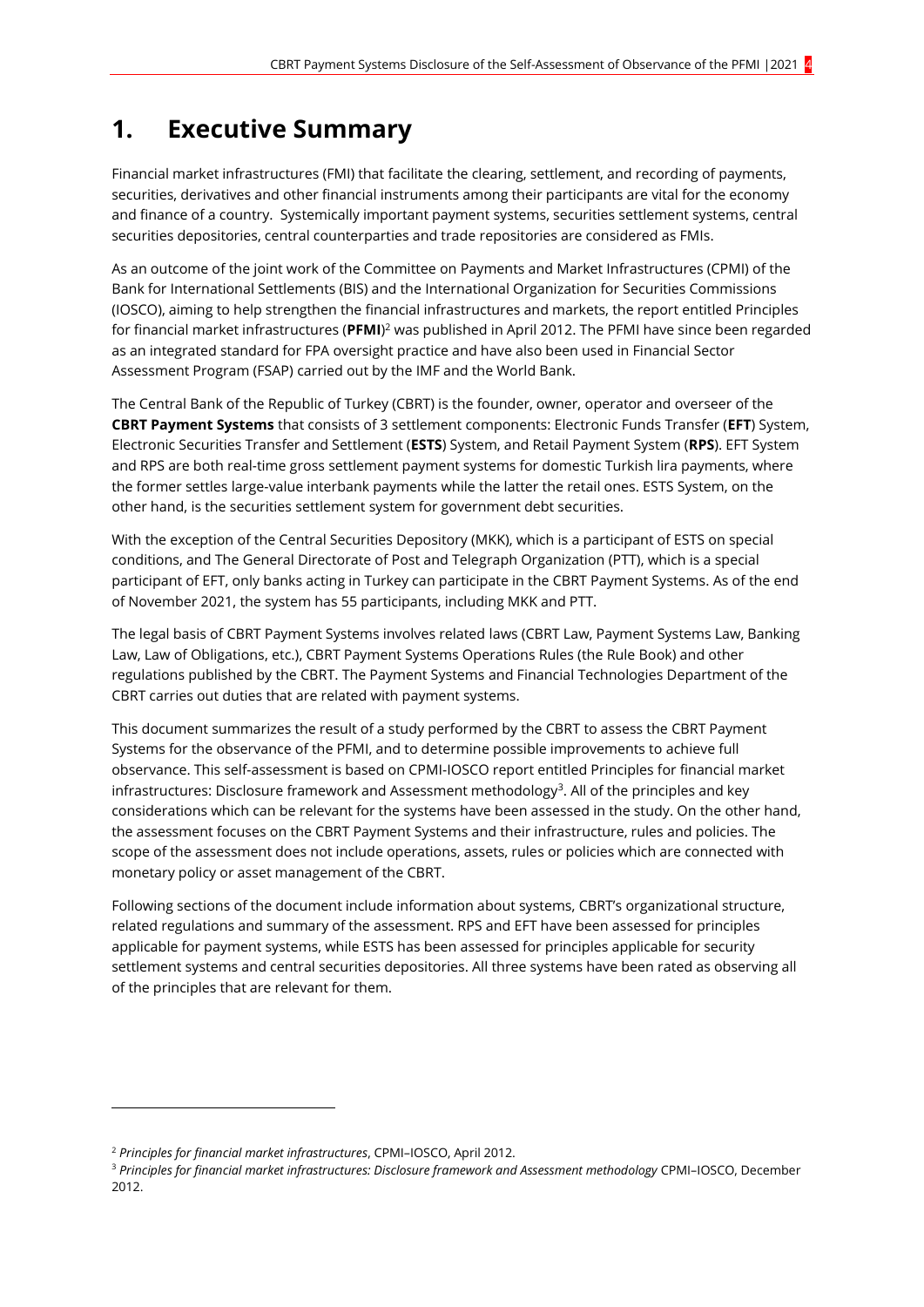| <b>Principle</b>                                         | <b>Assessment</b> |
|----------------------------------------------------------|-------------------|
| 1- Legal basis                                           | Observed          |
| 2- Governance                                            | Observed          |
| 3- Framework for the comprehensive management of risks   | Observed          |
| 4- Credit risk                                           | Observed          |
| 5- Collateral                                            | Observed          |
| 6- Margin                                                | Not applicable    |
| 7- Liquidity risk                                        | Observed          |
| 8- Settlement finality                                   | Observed          |
| 9- Money settlements                                     | Observed          |
| 10- Physical deliveries                                  | Observed          |
| 11- Central securities depositories                      | Observed          |
| 12- Exchange-of-value settlement systems                 | Observed          |
| 13- Participant-default rules and procedures             | Observed          |
| 14- Segregation and portability                          | Not applicable    |
| 15- General business and operational risk management     | Observed          |
| 16- Custody and investment risks                         | Observed          |
| 17- Operational risk                                     | Observed          |
| 18- Access and participation requirements                | Observed          |
| 19- Tiered participation arrangements                    | Observed          |
| 20- FMI links                                            | Not applicable    |
| 21- Efficiency and effectiveness                         | Observed          |
| 22- Communication procedures and standards               | Observed          |
| 23- Disclosure of rules, key procedures, and market data | Observed          |
| 24- Disclosure of market data by trade repositories      | Not applicable    |

**Table-1**: Summary of self-assessment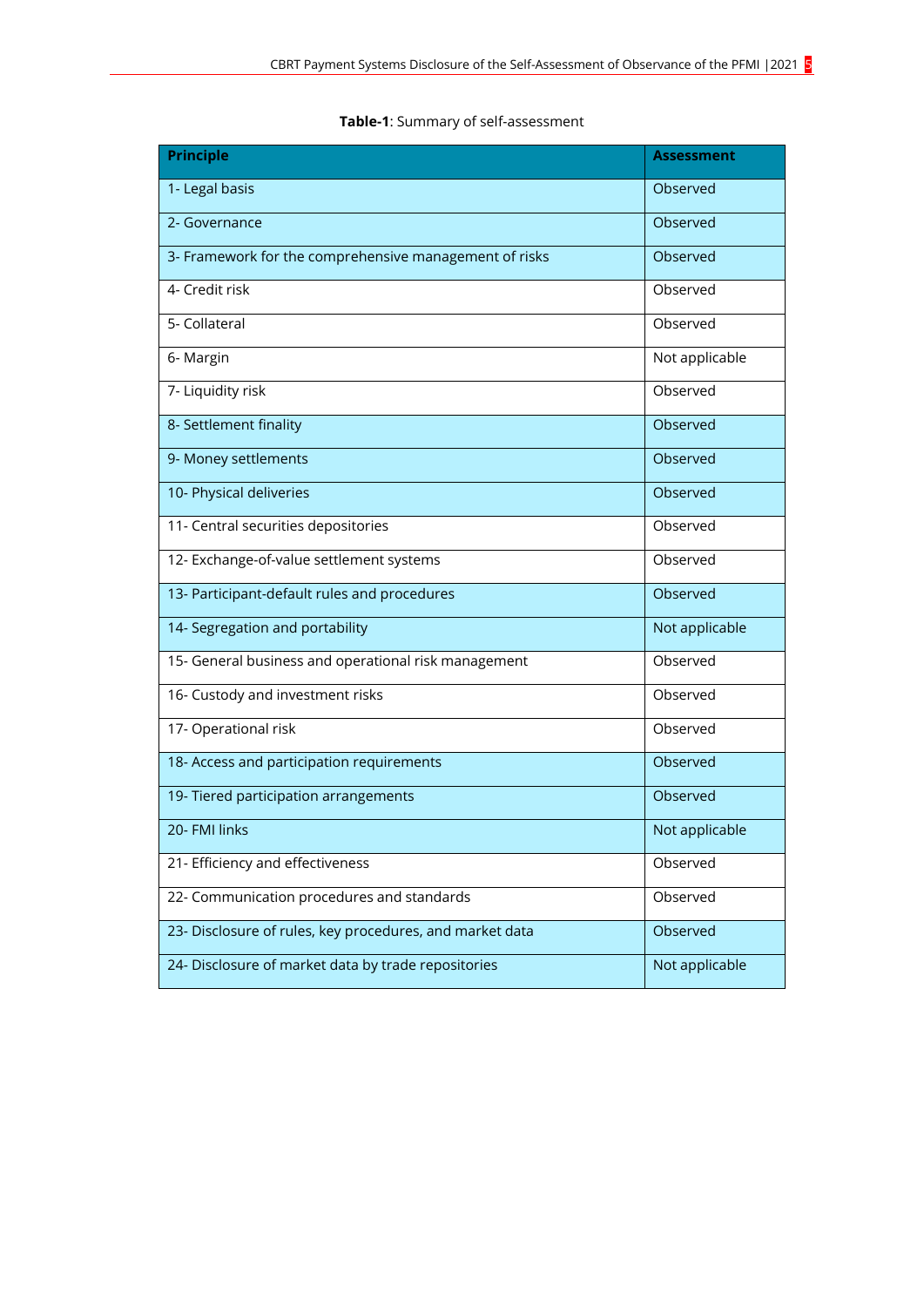### <span id="page-6-0"></span>**2. CBRT Payment Systems**

### <span id="page-6-1"></span>**2.1 General Description**

The Central Bank of the Republic of Turkey (CBRT) is responsible for implementing monetary and exchange rate policies, and printing banknotes in Turkey. Payment and securities settlement systems are also within the province of the CBRT.

The CBRT Law<sup>4</sup> (Law No 1211) mentions establishing payment, securities transfer and settlement systems, ensuring the uninterrupted operation and oversight of the systems established and to be established, making necessary regulations, determining methods and instruments including electronic environment that shall be used for payments among the fundamental duties and powers of the CBRT. Moreover, Law on Payment and Securities Settlement Systems, Payment Services and Electronic Money Institutions<sup>5</sup> (Payment Systems Law, Law No 6493) authorizes the CBRT to issue licenses for payment and securities settlement systems operators, to make secondary regulations, and to oversee the payment and securities settlement systems.

The CBRT is the founder, owner, operator and overseer of the CBRT Payment Systems that comprises three settlement components: Electronic Funds Transfer (**EFT**) System, Retail Payment System (**RPS**) and Electronic Securities Settlement (**ESTS**) System. EFT System and RPS are both real-time gross settlement payment systems for domestic Turkish lira payments. ESTS System, on the other hand, is the securities settlement system for government debt securities.

Time critical and high value payments such as correspondent banking payments or money market payments among banks or between banks and the central bank are processed by the **EFT System**. Low priority customer payments (customer payments to a name or an account, or credit card payments) and public payments, which constitute nearly 99% of total volume of payments, are processed by **RPS**. Issue, redemption, electronic bookkeeping and book entry transfer of government debt securities and the CBRT liquidity bonds are performed by **ESTS**. ESTS also serves as the central securities depository for government debt securities. Detailed information on the systems is given in "System Design and Operations" section of this document, on the CBRT web site $^6$  and the CBRT Payment System User Group web site $^7\!$ .

The CBRT Payment Systems serve Turkish banking sector. Although services provided by the systems reach eventually to end-users, only banks are allowed to directly participate in the systems. As an exception, the Central Securities Depository (MKK) is a special participant of ESTS and The General Directorate of Post and Telegraph Organization (PTT) is a special participant of EFT.

In 2020, RPS settled 1 billion payments with a total value of 25.7 trillion TL, whereas EFT settled 2.7 million payments with a total value of 87.7 trillion TL. Daily average number and value of payments of two systems were about 4 million and 450.2 billion TL, respectively. Of the 222.6 thousands securities transactions handled by ESTS, 52.5 thousands were DvP operations, for which the total value of corresponding payment legs settled in EFT was 13.2 trillion TL.

1

6

<sup>4</sup> [www.tcmb.gov.tr/wps/wcm/connect/EN/TCMB+EN/Main+Menu/About+The+Bank/Legal+Framework/The+](http://www.tcmb.gov.tr/wps/wcm/connect/EN/TCMB+EN/Main+Menu/About+The+Bank/Legal+Framework/The++Law+on+the+Central+Bank+of+the+Republic+of+Turkey/) [+Law+on+the+Central+Bank+of+the+Republic+of+Turkey/](http://www.tcmb.gov.tr/wps/wcm/connect/EN/TCMB+EN/Main+Menu/About+The+Bank/Legal+Framework/The++Law+on+the+Central+Bank+of+the+Republic+of+Turkey/)

<sup>5</sup> [www.tcmb.gov.tr/wps/wcm/connect/EN/TCMB+EN/Main+Menu/About+The+Bank/Legal+Framework/Paym](http://www.tcmb.gov.tr/wps/wcm/connect/EN/TCMB+EN/Main+Menu/About+The+Bank/Legal+Framework/Payment+Systems+Regulations/) [ent+Systems+Regulations/](http://www.tcmb.gov.tr/wps/wcm/connect/EN/TCMB+EN/Main+Menu/About+The+Bank/Legal+Framework/Payment+Systems+Regulations/)

https://www.tcmb.gov.tr/wps/wcm/connect/EN/TCMB+EN/Main+Menu/Core+Functions/Payment+Systems/ Payment+Systems+in+Turkey/

<sup>7</sup> <http://eftemkt.tcmb.gov.tr/>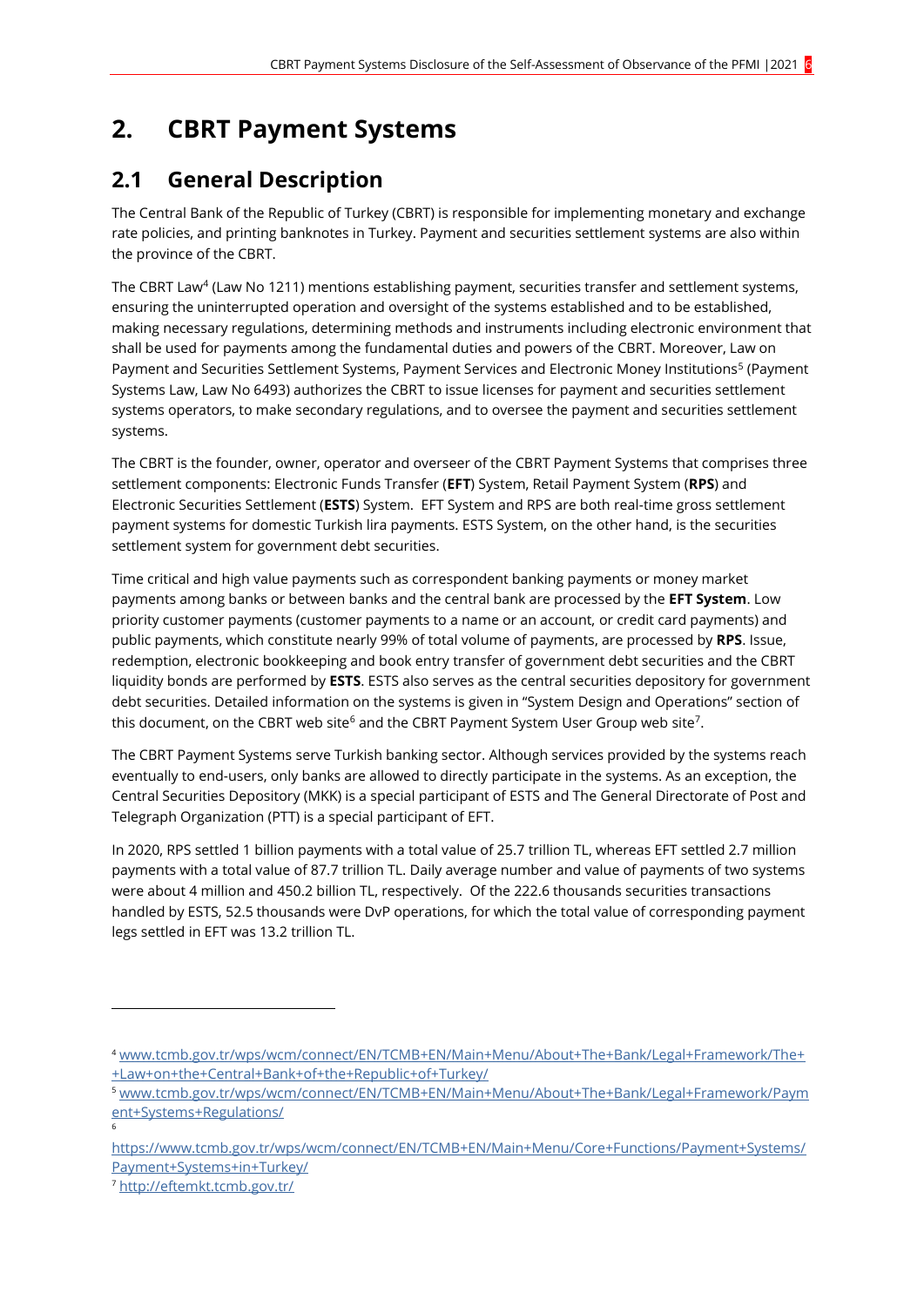### <span id="page-7-0"></span>**2.2 Organisational Structure at the CBRT**

The organs of the CBRT, and their duties and powers are basically defined in the CBRT Law. According to the CBRT Law, the highest decision body for the payments systems is the CBRT Board. The CBRT Board has the authority to make the strategic decisions related with payment systems, to approve the relevant directives, to define the roles of the departments, and to approve the budget needed for investment and operation.

As it is the case for the general governance of the central bank, the Executive Committee of the CBRT has an important role on payment systems governance model. The subjects that are to be escalated to the CBRT Board are first evaluated by the Executive Committee. In addition, amendments to the CBRT Payment Systems Rule Book are approved by the Executive Committee.

CBRT departments account for their duties to the Executive Committee and the CBRT Board. The General Assembly reviews the annual reports presented by the CBRT Board and the Auditing Committee, discharges the CBRT Board and the Auditing Committee via approving the financial tables of these reports. The general organization structure of the CBRT is given in Figure-1 8 .



**Figure-1:** Organization Structure of the CBRT

<sup>8</sup> Figure is available on the web site of the CBRT.

1

([www.tcmb.gov.tr/wps/wcm/connect/EN/TCMB+EN/Main+Menu/About+The+Bank/Organization/Organizati](http://www.tcmb.gov.tr/wps/wcm/connect/EN/TCMB+EN/Main+Menu/About+The+Bank/Organization/Organization+Chart) [on+Chart](http://www.tcmb.gov.tr/wps/wcm/connect/EN/TCMB+EN/Main+Menu/About+The+Bank/Organization/Organization+Chart))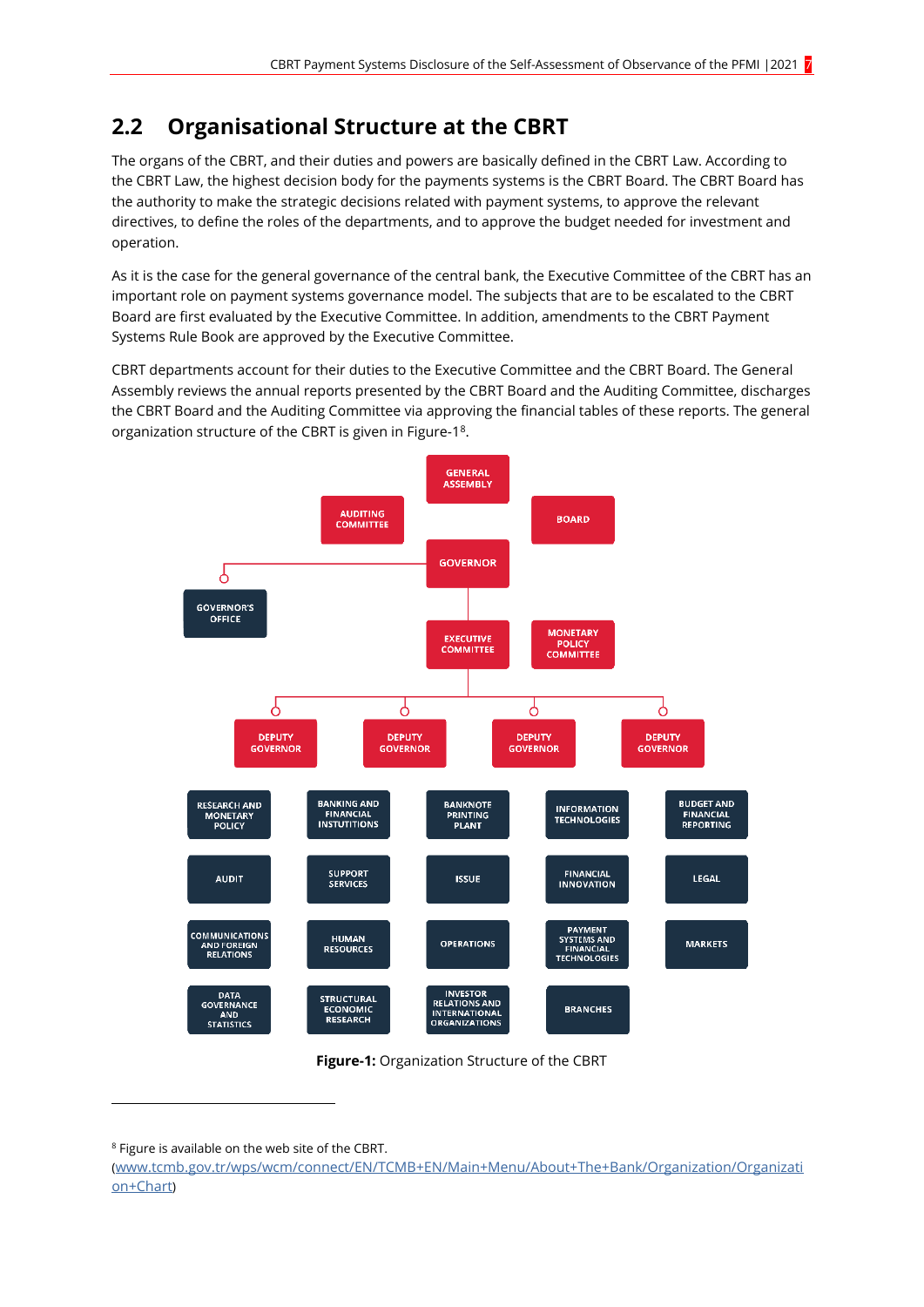The Payment Systems and Financial Technologies Department of the CBRT is responsible to establish the CBRT Payment Systems, to operate them effectively and efficiently, to enhance them according to the predefined policies, and to oversee payment and securities settlement systems. The organization structure of the department is given in Figure-2.



**Figure-2:** Organization Structure of the CBRT Payment Systems and Financial Technologies Department

#### <span id="page-8-0"></span>**2.3 Legal and Regulatory Framework**

The legal basis of the CBRT Payment Systems involves related laws (CBRT Law, Payment Systems Law, Banking Law, Law of Obligations, etc.), secondary legislation based on these laws, the CBRT Payment Systems Rule Book (the Rule Book), and other regulations published by the CBRT.

Settlement finality provisions for payment and securities settlement systems are defined by the Law on Payment and Settlement Systems, Payment Services and Systems and Electronic Money Institutions. Finality of the settlements in the CBRT Payment Systems is protected by this law. The CBRT Payment Systems are under the oversight of the CBRT.

The Rule Book defines the operational rules of the system as well as the rights and responsibilities of the parties. In the Rule Book;

- Rules on operation of the system (participation and orderly exit, operational days and hours, finality, irrevocability and irreversibility of the settlement, settlement principles, pricing principles),
- Powers of the CBRT,
- Operational and technical obligations of the CBRT,
- Obligations of a participant (about software, hardware, infrastructure, security, responsible employees, availability, service management, conformity to the rules, cooperation, obligations as a message sender or receiver)
- Other rules (disaster cases, penal sanctions, resolution of disputes, etc.)

are defined.

The moment of entry of a transfer order and the moment when the transfer order becomes irrevocable are defined in the Rule Book. Accordingly, settlements are final when the transactions are reflected in the settlement accounts.

The Rule Book is consistent with the related articles of Payment Systems Law and the Regulation on Payment and Settlement Systems' Activities.

### <span id="page-8-1"></span>**2.4 System design and operations**

The CBRT has worked on a comprehensive restructuring process of the existing payment systems, which were formerly outsourced, during the period of 2012-2013 and redeveloped the systems with its own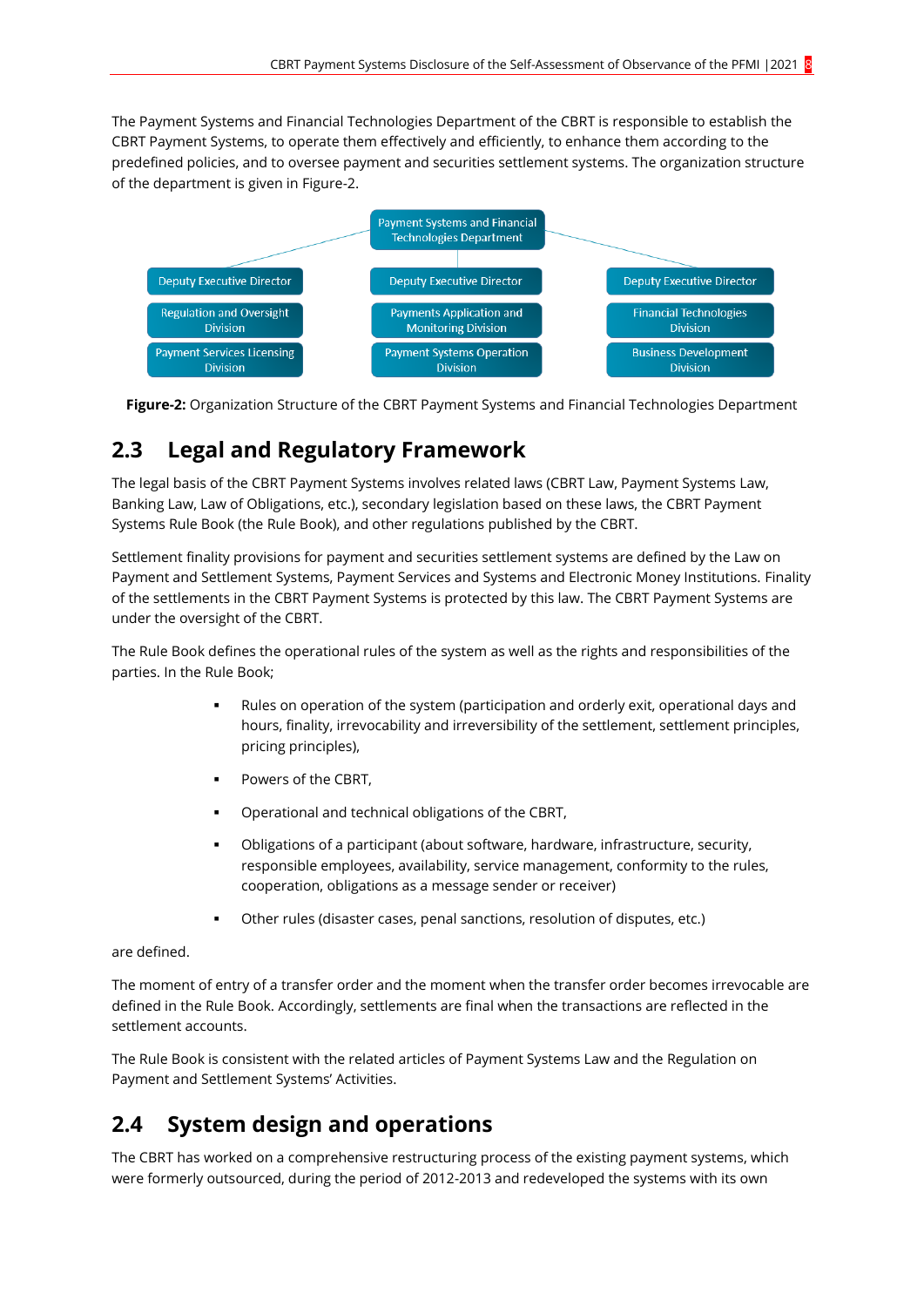resources and personnel. The CBRT Payment Systems infrastructure consists of Participant Interface System (PIS), Electronic Funds Transfer System (EFT), Retail Payment System (RPS) and Electronic Securities Transfer System (ESTS) as shown in Figure-3.



**Figure-3:** CBRT Payment Systems Infrastructure

In this infrastructure, two payment systems, namely EFT and RPS, transfer funds between banks and settles Turkish lira payments electronically in real time.

ESTS is a securities settlement system for book entry transfer and settlement of government debt securities. In accordance with the Delivery versus Payment (DvP) principle, ESTS and EFT systems work in an integrated manner so that securities transfer in ESTS is completed if and only if related payment transfer is settled in EFT.

The rules and procedures of the systems are defined in the CBRT Payment Systems Operational Rule Book (the Rule Book). Business continuity and disaster recovery guides of the systems are up to date and relevant sections are shared with the participants.

Detailed information on components of the CBRT Payment Systems is given in the following sections.

#### <span id="page-9-0"></span>**2.5 Participant Interface System (PIS)**

PIS is the interfacing component of the CBRT Payment Systems. The messaging between the participants and the settlement components (RPS, EFT, and ESTS) is provided by PIS. The participants access to PIS through a closed private network. High-level access and security measures exist on the private network.

PIS checks the access rights and security measures, and validates messages. To this end, PIS checks for the source address of the request, verifies digital signatures and decrypts the messages using electronic certificates, and performs syntactic and semantic controls on messages. Moreover, end of day reports and files are shared with participants through the secure data sharing infrastructure of PIS.

#### <span id="page-9-1"></span>**2.6 Retail Payment System (RPS)**

RPS processes low priority customer payments, which nowadays constitute 99% of the payment volume of the CBRT Payment Systems. In 2020, the daily average number of payments settled in RPS was 4 million and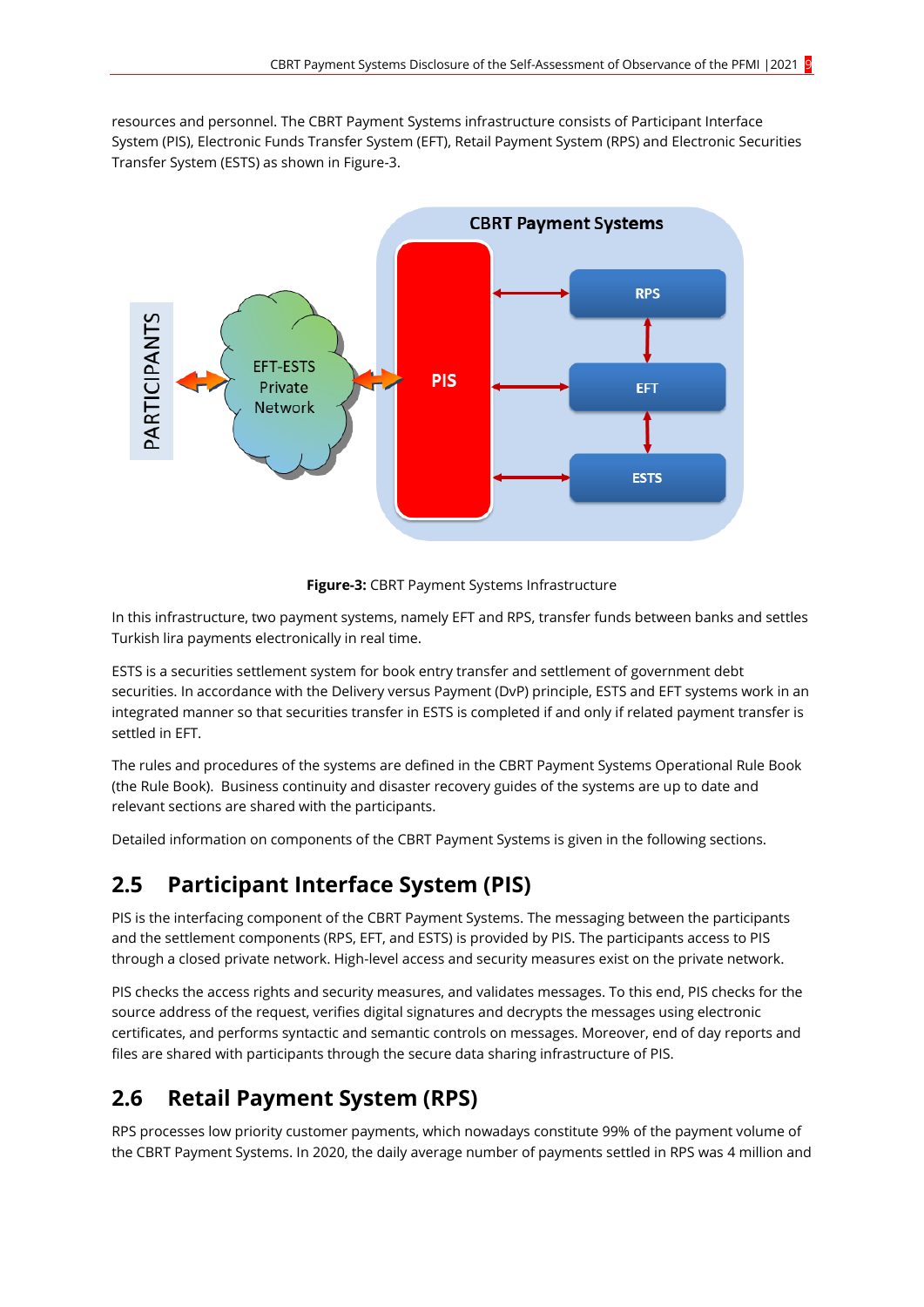daily average value TRL was 102 milliard. As of the 16<sup>th</sup> of December, 2021, the peak value for the daily number of payments is 10 million, whereas the highest total daily value is TRL 279.7 milliard.

PIS processes customer payments to an account or a name, public payments and credit card payments with Real Time Gross Settlement (RTGS) principle. These payments are handled according to their entry time, and are settled if participants have sufficient funds in their settlement accounts. While payments, which cannot be settled due to lack of funds, get waited, the next payment in the queue is processed (using bypass FIFO principle), and all the payments are tried to be processed. Priorities are not used in RPS, as the system aims to settle maximum number of payments with the available liquidity. Unsettled payments are cancelled at the end of the day.

Participants may inquire their balances and waiting messages in real time, and transfer funds between their EFT and RPS accounts during the day.

Since the settlement is guaranteed both legally and technically, settled messages are delivered to the receiver immediately.

#### <span id="page-10-0"></span>**2.7 Electronic Funds Transfer System (EFT)**

EFT is an RTGS system which settles time-critical and usually high-value TL interbank payments, typically stemming from banking operations, money market operations and operations related with correspondent banking services, either among banks or between banks and the CBRT. The payment legs of DvP operations are also settled through EFT.

These systemically important payments with low volume and high value are processed one by one within priorities and according to the time of entry (using FIFO within priorities principle). Incoming payments are processed immediately upon arrival and settled if funds are available. Payments that cannot be immediately settled are not rejected but rather queued.

The online-inquiry facility of the system allows participants to monitor their balances and queued payments. Participants may also change the priorities of their queued payments or even cancel them. Unsettled payments in the queues are cancelled automatically during end of day processing.

EFT also has a multilateral offsetting functionality that allows queued payments to be settled multilaterally for faster settlement. This functionality solves liquidity shortages and gridlocks and hence provides liquidity saving. Moreover, the participants may transfer funds between their EFT and RPS accounts during the day.

In 2020, the daily average number of payments settled in EFT was 10.6 thousands and daily average value TRL was 348.2 milliard. As of the 16<sup>th</sup> of December, 2021, the peak value for the daily number of payments is 27.3 thousands, whereas the highest total daily value is TRL 728.9 milliard.

#### <span id="page-10-1"></span>**2.8 Electronic Securities Transfer and Settlement System (ESTS)**

ESTS supports primary and secondary market operations of government debt securities and the CBRT liquidity bonds from their initial issue through to their final redemption. ESTS, which maintains securities holdings in dematerialised form, is also the Central Securities Depository for government debt securities.

In ESTS, securities are held in securities accounts. Securities, which banks are required to lodge as collateral, are kept in dedicated collateral accounts, for which inward and outward movements require authorisation of the CBRT. The CBRT may or may not authorise a movement depending on collateral requirements of the participant.

The segregation of securities belonging to a participant's customers is supported by holding customer assets in a special ESTS account of the Central Registry Agency (MKK), which keeps them in the name of the customers.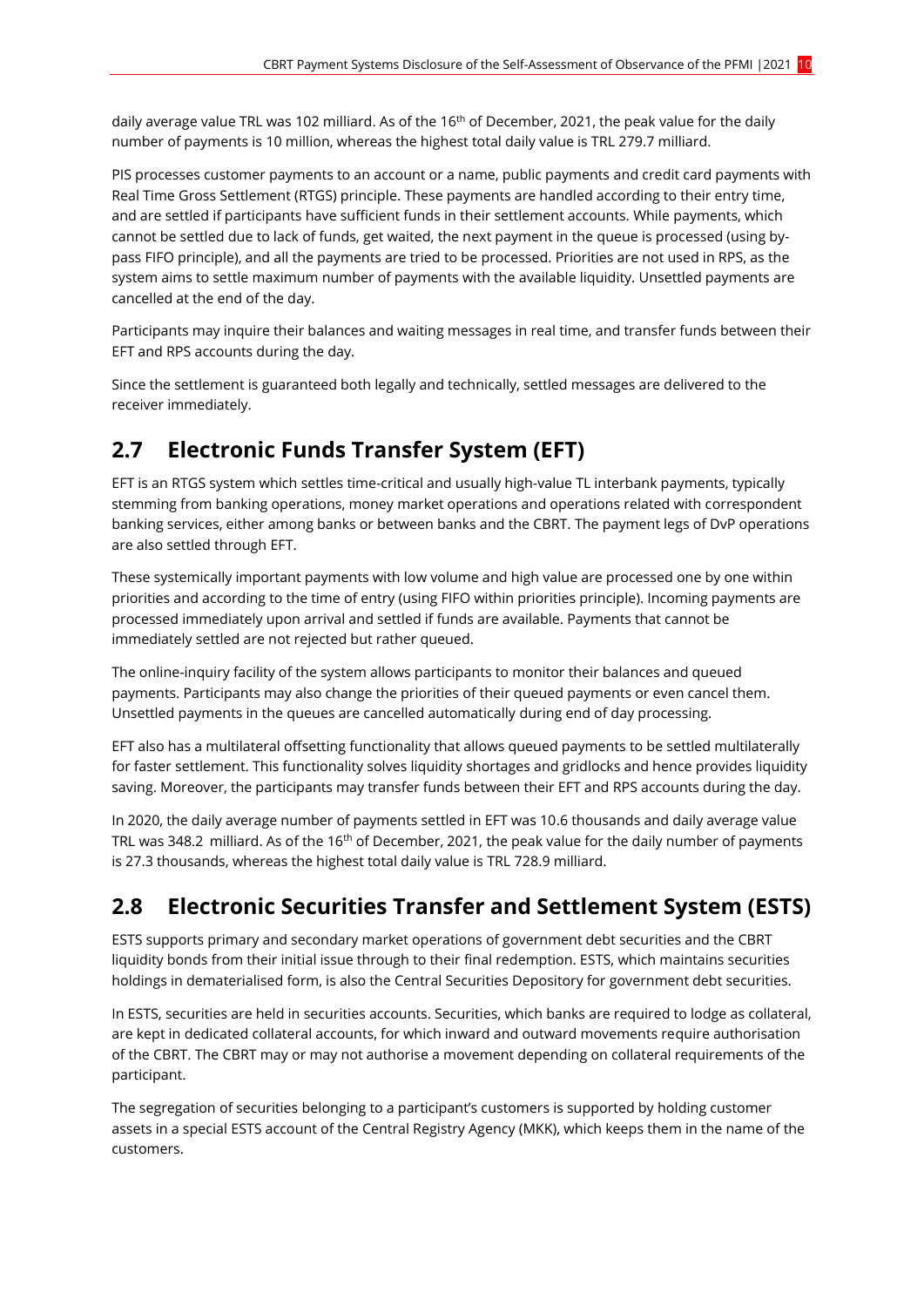ESTS works in an integrated manner with EFT to support DvP Model 1, which ensures a securities movement in ESTS is completed if and only if the related payment transfer is settled in EFT. Apart from DvP, ESTS supports various business flows such as free transfers of securities between participants, repositioning of securities between the accounts of a participant, direct debiting of securities by the CBRT, and the CBRT Portfolio Operations. Additional business flows exist for DvP operations concerning customer assets held within MKK account.

#### <span id="page-11-0"></span>**2.9 Working Principles**

Working principles of the CBRT Payment Systems are as follows:

#### **Daily Operation**

Except for the official holidays, the systems operate every weekday. In business days, systems open automatically at 08:30 and balances of participants' accounts at the CBRT branches are transferred to their EFT and RPS settlement accounts.

PIS processes all messages sent by the participants based on message types, routes communication messages and inquiry requests to their destination and delivers notifications on operations of EFT, RPS and ESTS to participants.

Systems close automatically at 17:30 on normal working days and at 13:00 on half working days. The CBRT may change operational days and hours. During the closing procedure, end of the day reports are created automatically and delivered to the participants, balances of EFT and RPS settlement accounts are transferred back to participants' accounts in the CBRT branches, and daily maintenance operations are started.

#### **Obligations of Stakeholders**

Rights and obligations of the parties are defined in the Rule Book. Accordingly, the CBRT is obliged to keep the settlement accounts, to transfer funds between accounts, to keep the archive of messages, to perform transactions on behalf of the participants in case of the conditions stated in the CBRT Payment Systems Disaster Recovery and Contingency Guide, to conduct business continuity operations, to determine and realize changes to be made in the system by assessing the operational demands of the participants in the view of risk management, regulations and international standards, to develop and operate the applications, to ensure the information security, to prepare the documents, procedures and technical guides regarding the participant applications, to provide service management support to the participants, to provide the tools and infrastructures for the smooth functioning of the system, to supervise the participants disaster recovery preparations, and to act in line with the CBRT Payment Systems Disaster Recovery and Contingency Guide in case of emergency disaster.

On the other side, participants are obliged to monitor the security, continuity, performance and capacity of their software and network infrastructure and to take precautions if necessary, to upgrade their software and infrastructure as required by the CBRT on time, to keep an archive, and to take security precautions declared by the CBRT.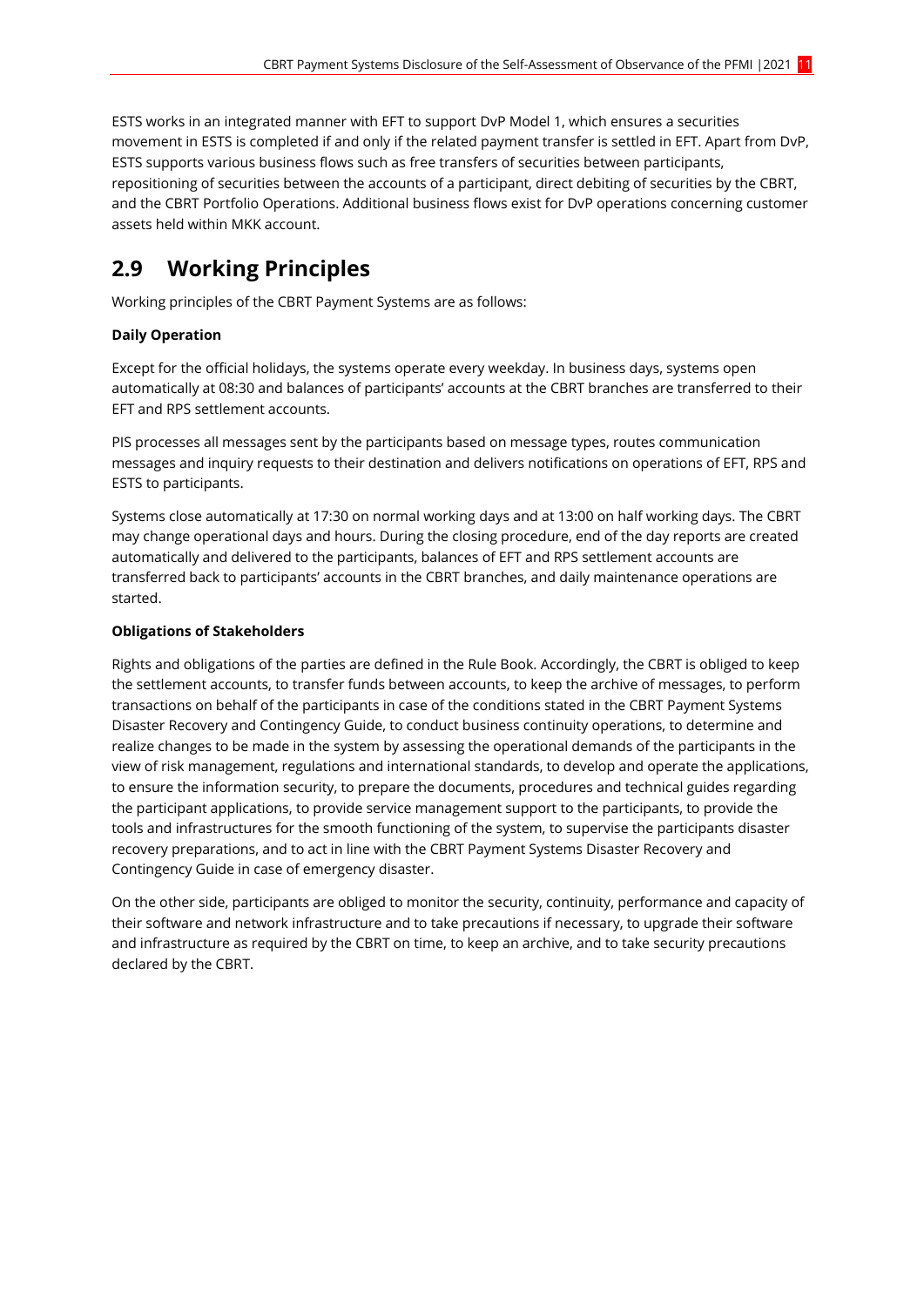### <span id="page-12-0"></span>**3. Principle-by-Principle Summary Narrative Disclosure**

| <b>Principle 1: Legal basis</b><br>An FMI should have a well-founded, clear, transparent, and enforceable legal basis for each                                                                                                                                                        |                                                                                                                                                                                                                                                                                                                              |  |
|---------------------------------------------------------------------------------------------------------------------------------------------------------------------------------------------------------------------------------------------------------------------------------------|------------------------------------------------------------------------------------------------------------------------------------------------------------------------------------------------------------------------------------------------------------------------------------------------------------------------------|--|
|                                                                                                                                                                                                                                                                                       | material aspect of its activities in all relevant jurisdictions.                                                                                                                                                                                                                                                             |  |
| <b>Summary</b>                                                                                                                                                                                                                                                                        | <b>Rating: Observed</b>                                                                                                                                                                                                                                                                                                      |  |
| narrative                                                                                                                                                                                                                                                                             | The legal basis of the CBRT Payment Systems involves related laws (CBRT Law,<br>Payment Systems Law, Banking Law, Law of Obligations, etc.), secondary<br>legislation based on these laws, the CBRT Payment Systems Rule Book (the Rule<br>Book) and other regulations published by the CBRT.                                |  |
|                                                                                                                                                                                                                                                                                       | Settlement finality provisions for payment and securities settlement systems are<br>defined by the Payment Systems Law. Finality of the settlements in the CBRT<br>payment systems are protected by this law.                                                                                                                |  |
|                                                                                                                                                                                                                                                                                       | The moment of entry of a transfer order and the moment when the transfer<br>order becomes irrevocable are defined in the Article 8 of the Rule Book.<br>Accordingly, settlements are final when the transactions are reflected in the<br>settlement accounts.                                                                |  |
|                                                                                                                                                                                                                                                                                       | The Rule Book is consistent with the related articles of the Payment Systems<br>Law and the Regulation on Payment and Securities Settlement Systems'<br>Activities. The consistency is assessed through the payment systems oversight<br>activities.                                                                         |  |
|                                                                                                                                                                                                                                                                                       | Laws, regulations, rules, procedures and contracts that regulate the systems<br>and their operations are disclosed to the public and participants. Legal basis<br>provides both a high degree of certainty and a legal assurance for the finality of<br>settlement.                                                          |  |
| <b>Principle 2: Governance</b>                                                                                                                                                                                                                                                        |                                                                                                                                                                                                                                                                                                                              |  |
| An FMI should have governance arrangements that are clear and transparent, promote the<br>safety and efficiency of the FMI, and support the stability of the broader financial system,<br>other relevant public interest considerations, and the objectives of relevant stakeholders. |                                                                                                                                                                                                                                                                                                                              |  |
| <b>Summary</b>                                                                                                                                                                                                                                                                        | <b>Rating: Observed</b>                                                                                                                                                                                                                                                                                                      |  |
| narrative                                                                                                                                                                                                                                                                             | This principle is assessed considering the exceptions for FMIs operated by<br>central banks as stated both in PFMI and in Application of the Principles for<br>financial market infrastructures to central bank FMIs <sup>9</sup> .                                                                                          |  |
|                                                                                                                                                                                                                                                                                       | The Objectives and Policies of the CBRT Regarding Payment and Securities<br>Settlement Systems place a high priority on safety and efficiency. The CBRT has<br>documented governance arrangements that define clear and direct lines of<br>responsibility and accountability. Mechanisms exist for involving stakeholders in |  |

-

<sup>9</sup> Application of the Principles for financial market infrastructures to central bank FMIs, CPMI-IOSCO, August 2015. (http://www.bis.org/cpmi/publ/d130.htm)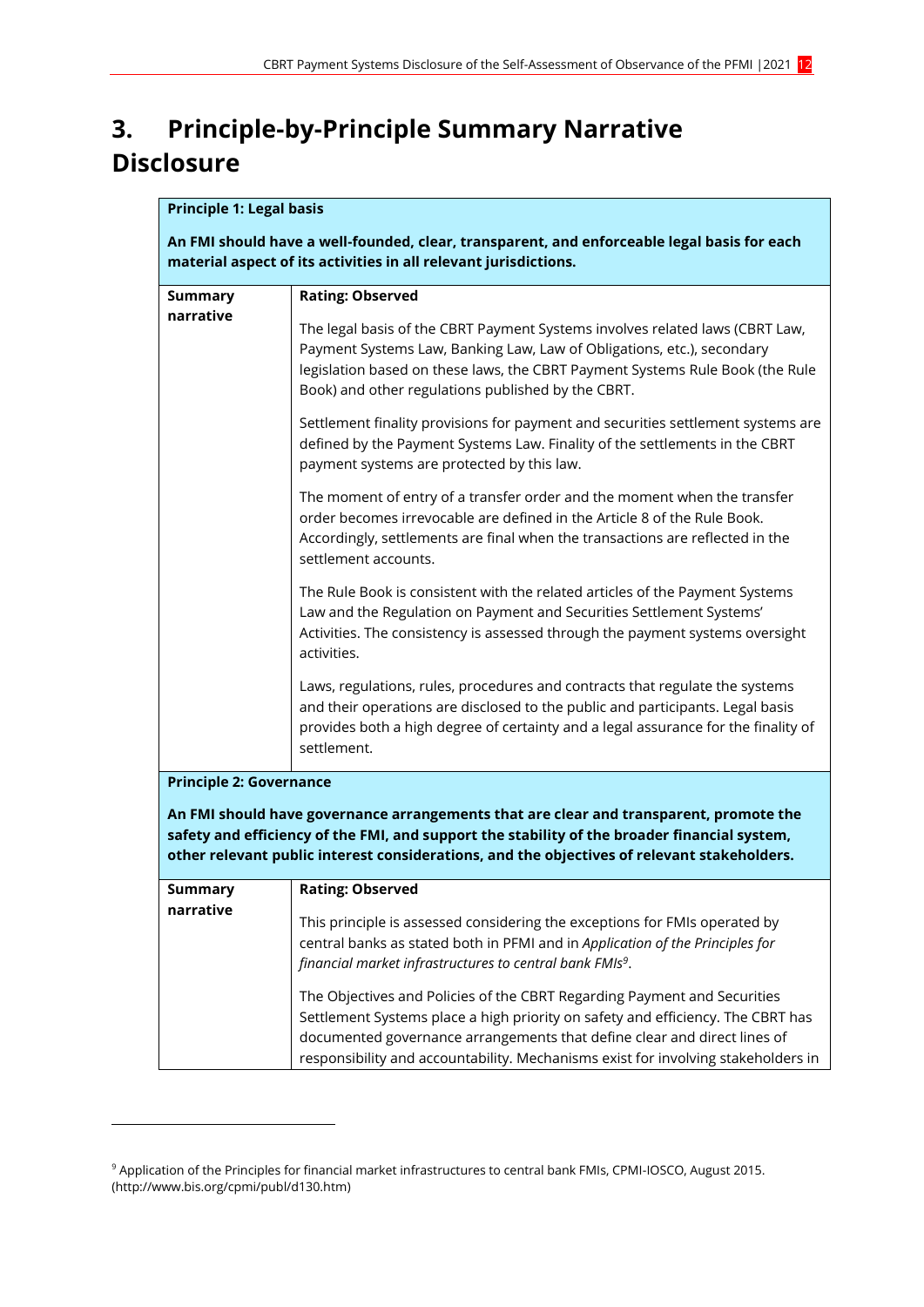|                                 | decision-making process, and the CBRT effectively communicates with the<br>stakeholders through different channels.                                                                                                                                           |
|---------------------------------|---------------------------------------------------------------------------------------------------------------------------------------------------------------------------------------------------------------------------------------------------------------|
|                                 | Principle 3: Framework for the comprehensive management of risks<br>An FMI should have a sound risk-management framework for comprehensively managing<br>legal, credit, liquidity, operational, and other risks.                                              |
| <b>Summary</b>                  | <b>Rating: Observed</b>                                                                                                                                                                                                                                       |
| narrative                       | The CBRT Payment Systems have a comprehensive risk management<br>framework consisting of an application process as well as a risk management<br>policy document that defines principles, aim, scope, roles and responsibilities<br>regarding risk management. |
|                                 | The risks within the CBRT Payment Systems are identified, analysed, evaluated<br>and treated through the risk management framework, which is reviewed at least<br>once a year.                                                                                |
|                                 | The Risk Management Framework of the CBRT Payment Systems:                                                                                                                                                                                                    |
|                                 | aims to reduce all risks to the lowest possible level and to maintain<br>critical services in any case,                                                                                                                                                       |
|                                 | emphasise cooperation with all stakeholders,                                                                                                                                                                                                                  |
|                                 | takes into consideration the risks arising from interdependencies and<br>interlinkages among participants or FMI's,                                                                                                                                           |
|                                 | requires regular reporting of the developments to the CBRT's top<br>٠<br>management.                                                                                                                                                                          |
| <b>Principle 4: Credit risk</b> |                                                                                                                                                                                                                                                               |

**An FMI should effectively measure, monitor, and manage its credit exposures to participants and those arising from its payment, clearing, and settlement processes. An FMI should maintain sufficient financial resources to cover its credit exposure to each participant fully with a high degree of confidence. In addition, a CCP that is involved in activities with a morecomplex risk profile or that is systemically important in multiple jurisdictions should maintain additional financial resources sufficient to cover a wide range of potential stress scenarios that should include, but not be limited to, the default of the two participants and their affiliates that would potentially cause the largest aggregate credit exposure to the CCP in extreme but plausible market conditions. All other CCPs should maintain additional financial resources sufficient to cover a wide range of potential stress scenarios that should include, but not be limited to, the default of the participant and its affiliates that would potentially cause the largest aggregate credit exposure to the CCP in extreme but plausible market conditions.** 

| <b>Summary</b> | <b>Rating: Observed</b>                                                                                                                                                                                                                                                                                                                                                                                                                                          |
|----------------|------------------------------------------------------------------------------------------------------------------------------------------------------------------------------------------------------------------------------------------------------------------------------------------------------------------------------------------------------------------------------------------------------------------------------------------------------------------|
| narrative      | Real-time gross settlement method is used in the CBRT Payment Systems and<br>overdrafts from settlement accounts are not allowed. Settlements of the<br>transfer orders accepted to the system are not guaranteed and a transfer order<br>is only settled when the balance of participant's settlement account is sufficient.<br>Therefore, the CBRT Payment Systems do not face a credit risk even in the case<br>of a default of its one or more participants. |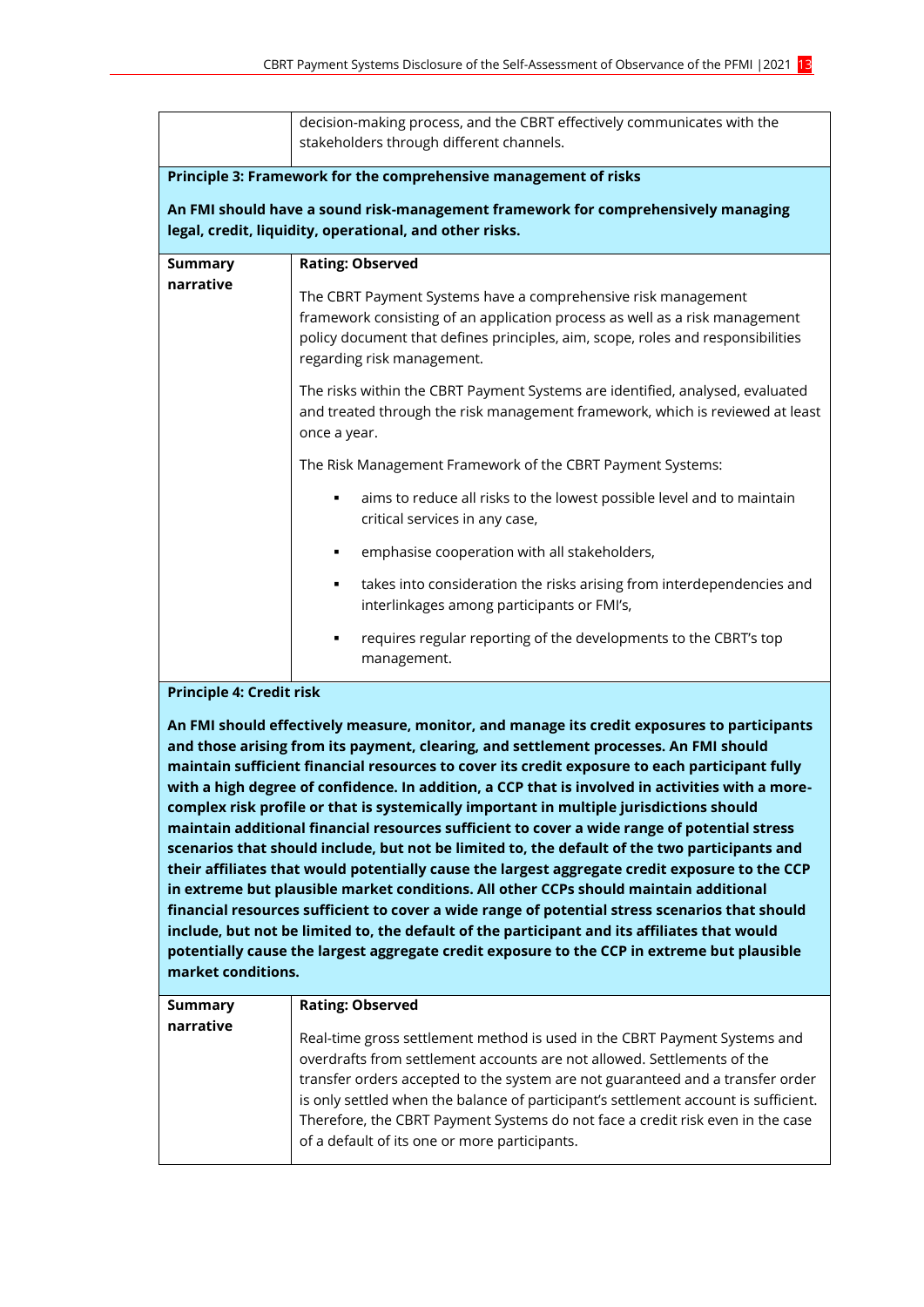|                                                                                                                                                                                                                                                                                                                                                                                                                                                                                                                                                                                   | The DvP mechanism eliminates the principal risk in the settlement of securities.                                                                                                                                                                                                                                                                                                                                                                                        |  |
|-----------------------------------------------------------------------------------------------------------------------------------------------------------------------------------------------------------------------------------------------------------------------------------------------------------------------------------------------------------------------------------------------------------------------------------------------------------------------------------------------------------------------------------------------------------------------------------|-------------------------------------------------------------------------------------------------------------------------------------------------------------------------------------------------------------------------------------------------------------------------------------------------------------------------------------------------------------------------------------------------------------------------------------------------------------------------|--|
|                                                                                                                                                                                                                                                                                                                                                                                                                                                                                                                                                                                   | As the settlement is in central bank money, no liquidity provider is needed.                                                                                                                                                                                                                                                                                                                                                                                            |  |
| <b>Principle 5: Collateral</b>                                                                                                                                                                                                                                                                                                                                                                                                                                                                                                                                                    |                                                                                                                                                                                                                                                                                                                                                                                                                                                                         |  |
| An FMI that requires collateral to manage its or its participants' credit exposure should<br>accept collateral with low credit, liquidity, and market risks. An FMI should also set and<br>enforce appropriately conservative haircuts and concentration limits.                                                                                                                                                                                                                                                                                                                  |                                                                                                                                                                                                                                                                                                                                                                                                                                                                         |  |
| <b>Summary</b><br>narrative                                                                                                                                                                                                                                                                                                                                                                                                                                                                                                                                                       | <b>Rating: Observed</b>                                                                                                                                                                                                                                                                                                                                                                                                                                                 |  |
|                                                                                                                                                                                                                                                                                                                                                                                                                                                                                                                                                                                   | Real-time gross settlement method is used in the CBRT Payment Systems and<br>overdrafts from settlement accounts are not allowed. Settlements of the<br>transfer orders accepted to the system are not guaranteed and they are only<br>settled when the balance of the participant's settlement account is sufficient.<br>Therefore, the CBRT is not exposed to credit risk as a system operator, and<br>hence does not need collateral against credit risk.            |  |
|                                                                                                                                                                                                                                                                                                                                                                                                                                                                                                                                                                                   | Additionally, the CBRT provides intraday or overnight credit against collateral to<br>financial institutions to eliminate temporary liquidity shortages that may cause<br>interruption in the payment system. Only low-risk assets are accepted as<br>collateral; haircuts are applied according to participant's and asset's risk profiles.                                                                                                                            |  |
| <b>Principle 6: Margin</b>                                                                                                                                                                                                                                                                                                                                                                                                                                                                                                                                                        |                                                                                                                                                                                                                                                                                                                                                                                                                                                                         |  |
| A CCP should cover its credit exposures to its participants for all products through an<br>effective margin system that is risk-based and regularly reviewed.                                                                                                                                                                                                                                                                                                                                                                                                                     |                                                                                                                                                                                                                                                                                                                                                                                                                                                                         |  |
| <b>Summary</b><br>narrative                                                                                                                                                                                                                                                                                                                                                                                                                                                                                                                                                       | <b>Rating: Not applicable</b>                                                                                                                                                                                                                                                                                                                                                                                                                                           |  |
|                                                                                                                                                                                                                                                                                                                                                                                                                                                                                                                                                                                   | This principle is relevant to CCPs and hence not applicable for the CBRT<br>Payment Systems.                                                                                                                                                                                                                                                                                                                                                                            |  |
| <b>Principle 7: Liquidity risk</b>                                                                                                                                                                                                                                                                                                                                                                                                                                                                                                                                                |                                                                                                                                                                                                                                                                                                                                                                                                                                                                         |  |
| An FMI should effectively measure, monitor, and manage its liquidity risk. An FMI should<br>maintain sufficient liquid resources in all relevant currencies to effect same-day and, where<br>appropriate, intraday and multiday settlement of payment obligations with a high degree of<br>confidence under a wide range of potential stress scenarios that should include, but not be<br>limited to, the default of the participant and its affiliates that would generate the largest<br>aggregate liquidity obligation for the FMI in extreme but plausible market conditions. |                                                                                                                                                                                                                                                                                                                                                                                                                                                                         |  |
| <b>Summary</b><br>narrative                                                                                                                                                                                                                                                                                                                                                                                                                                                                                                                                                       | <b>Rating: Observed</b>                                                                                                                                                                                                                                                                                                                                                                                                                                                 |  |
|                                                                                                                                                                                                                                                                                                                                                                                                                                                                                                                                                                                   | This principle focuses on the liquidity risk of the FMI, rather than that of<br>participants.                                                                                                                                                                                                                                                                                                                                                                           |  |
|                                                                                                                                                                                                                                                                                                                                                                                                                                                                                                                                                                                   | In the CBRT Payment Systems, a transfer order is only settled when the balance<br>of the participant's settlement account is sufficient, the settlements of the<br>transfer orders are not guaranteed, overdrafts from settlement accounts are<br>not allowed and collaterals are not needed to complete the settlement.<br>Therefore, the CBRT, as the system operator, is not exposed to liquidity risk<br>even if the participants fail to fulfil their obligations. |  |
|                                                                                                                                                                                                                                                                                                                                                                                                                                                                                                                                                                                   | In addition, a variety of liquidity saving features and facilities provided to the                                                                                                                                                                                                                                                                                                                                                                                      |  |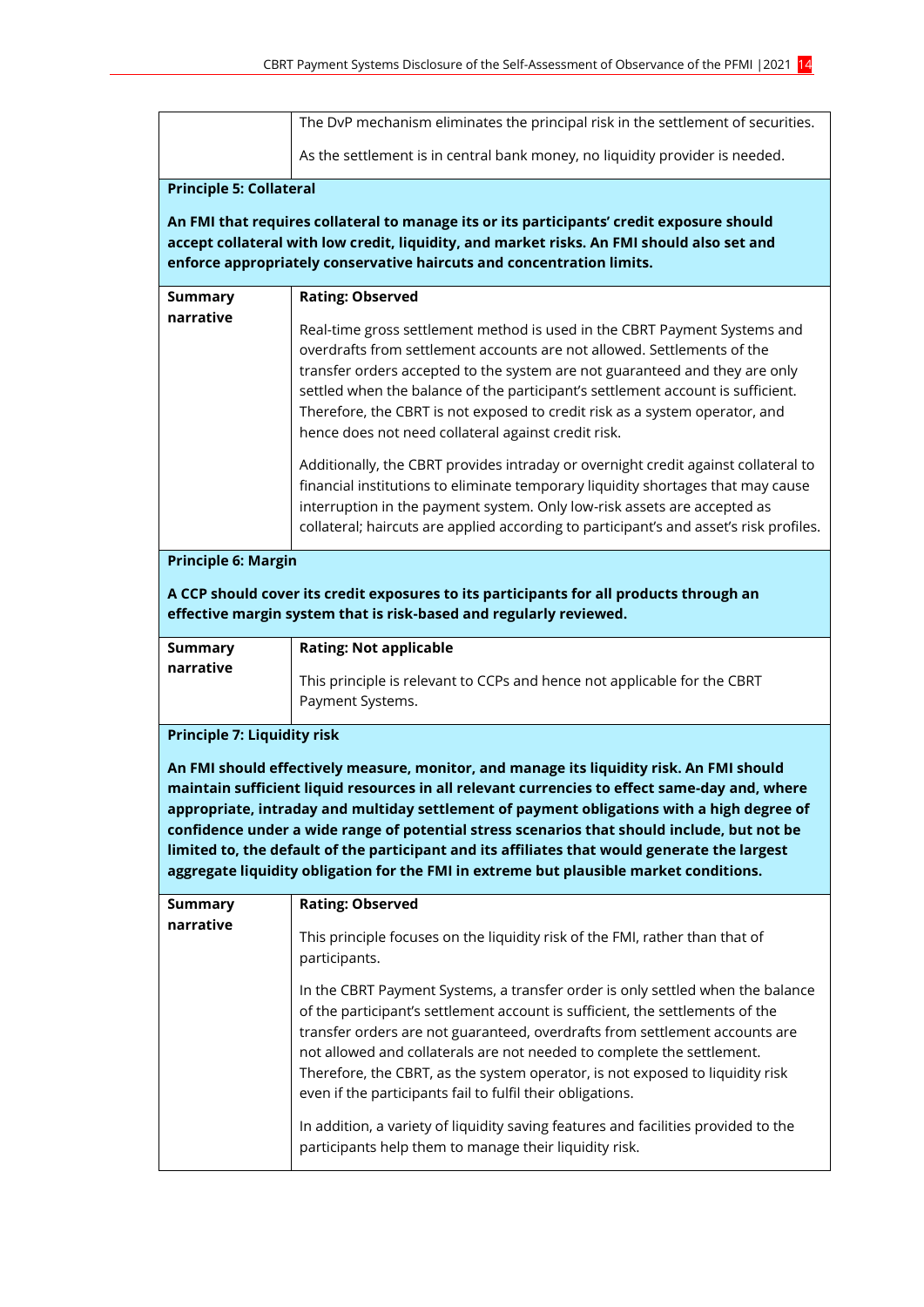|                                                                                                                                                                                                                                                                    | Apart from these facilities, banks-only participation criteria and participants'                                                                                                                                                                                                                                                                                                                                                                                 |  |
|--------------------------------------------------------------------------------------------------------------------------------------------------------------------------------------------------------------------------------------------------------------------|------------------------------------------------------------------------------------------------------------------------------------------------------------------------------------------------------------------------------------------------------------------------------------------------------------------------------------------------------------------------------------------------------------------------------------------------------------------|--|
|                                                                                                                                                                                                                                                                    | access to the CBRT's intraday credit facility reduce the liquidity risk of the<br>participants. The CBRT monitors System's and participants' liquidity stance.                                                                                                                                                                                                                                                                                                   |  |
|                                                                                                                                                                                                                                                                    |                                                                                                                                                                                                                                                                                                                                                                                                                                                                  |  |
| <b>Principle 8: Settlement finality</b>                                                                                                                                                                                                                            |                                                                                                                                                                                                                                                                                                                                                                                                                                                                  |  |
| or in real time.                                                                                                                                                                                                                                                   | An FMI should provide clear and certain final settlement, at a minimum by the end of the<br>value date. Where necessary or preferable, an FMI should provide final settlement intraday                                                                                                                                                                                                                                                                           |  |
| <b>Summary</b>                                                                                                                                                                                                                                                     | <b>Rating: Observed</b>                                                                                                                                                                                                                                                                                                                                                                                                                                          |  |
| narrative                                                                                                                                                                                                                                                          | The Payment Systems Law protects transfer orders which enter into the system<br>before notification regarding all kind of legal measures and decisions that<br>preclude participants from disposal on their funds or securities. The law also<br>has a clause requiring the system rules to clearly determine the moment when<br>a transfer order becomes irrevocable. The Rule Book explicitly defines the<br>moment when a transfer instruction becomes final. |  |
|                                                                                                                                                                                                                                                                    | The systems work in RTGS principle, and participants can monitor the status of<br>their transactions in real-time. Once settled, a transaction can neither be<br>reversed nor revoked.                                                                                                                                                                                                                                                                           |  |
|                                                                                                                                                                                                                                                                    | Moreover, since ESTS works in DvP Model 1, the securities are delivered if and<br>only if the related payment transfer is settled in EFT.                                                                                                                                                                                                                                                                                                                        |  |
| <b>Principle 9: Money settlements</b>                                                                                                                                                                                                                              |                                                                                                                                                                                                                                                                                                                                                                                                                                                                  |  |
| An FMI should conduct its money settlements in central bank money where practical and<br>available. If central bank money is not used, an FMI should minimise and strictly control the<br>credit and liquidity risk arising from the use of commercial bank money. |                                                                                                                                                                                                                                                                                                                                                                                                                                                                  |  |
| <b>Summary</b>                                                                                                                                                                                                                                                     | <b>Rating: Observed</b>                                                                                                                                                                                                                                                                                                                                                                                                                                          |  |
| narrative                                                                                                                                                                                                                                                          | The settlement in the CBRT Payment Systems is in central bank money only.                                                                                                                                                                                                                                                                                                                                                                                        |  |
| <b>Principle 10: Physical deliveries</b>                                                                                                                                                                                                                           |                                                                                                                                                                                                                                                                                                                                                                                                                                                                  |  |
| An FMI should clearly state its obligations with respect to the delivery of physical instruments<br>or commodities and should identify, monitor, and manage the risks associated with such<br>physical deliveries.                                                 |                                                                                                                                                                                                                                                                                                                                                                                                                                                                  |  |
| <b>Summary</b>                                                                                                                                                                                                                                                     | <b>Rating: Observed</b>                                                                                                                                                                                                                                                                                                                                                                                                                                          |  |
| narrative                                                                                                                                                                                                                                                          | In ESTS, securities are dematerialised and processed in book-entry form. . These<br>securities can also be transferred out of the system and processed by a CBRT<br>branch.                                                                                                                                                                                                                                                                                      |  |
|                                                                                                                                                                                                                                                                    | Although it was possible to rematerialize and physically deliver the securities<br>previously, in November 2012 physical printing of government debt securities<br>ended. With the redemption of latest printed securities, there have been no<br>printed government debt securities since July 2013. Since government debt<br>securities are only in dematerialised form, there is no risk associated with the                                                  |  |
|                                                                                                                                                                                                                                                                    | storage and delivery of physical instruments or commodities.                                                                                                                                                                                                                                                                                                                                                                                                     |  |
|                                                                                                                                                                                                                                                                    | <b>Principle 11: Central securities depositories</b>                                                                                                                                                                                                                                                                                                                                                                                                             |  |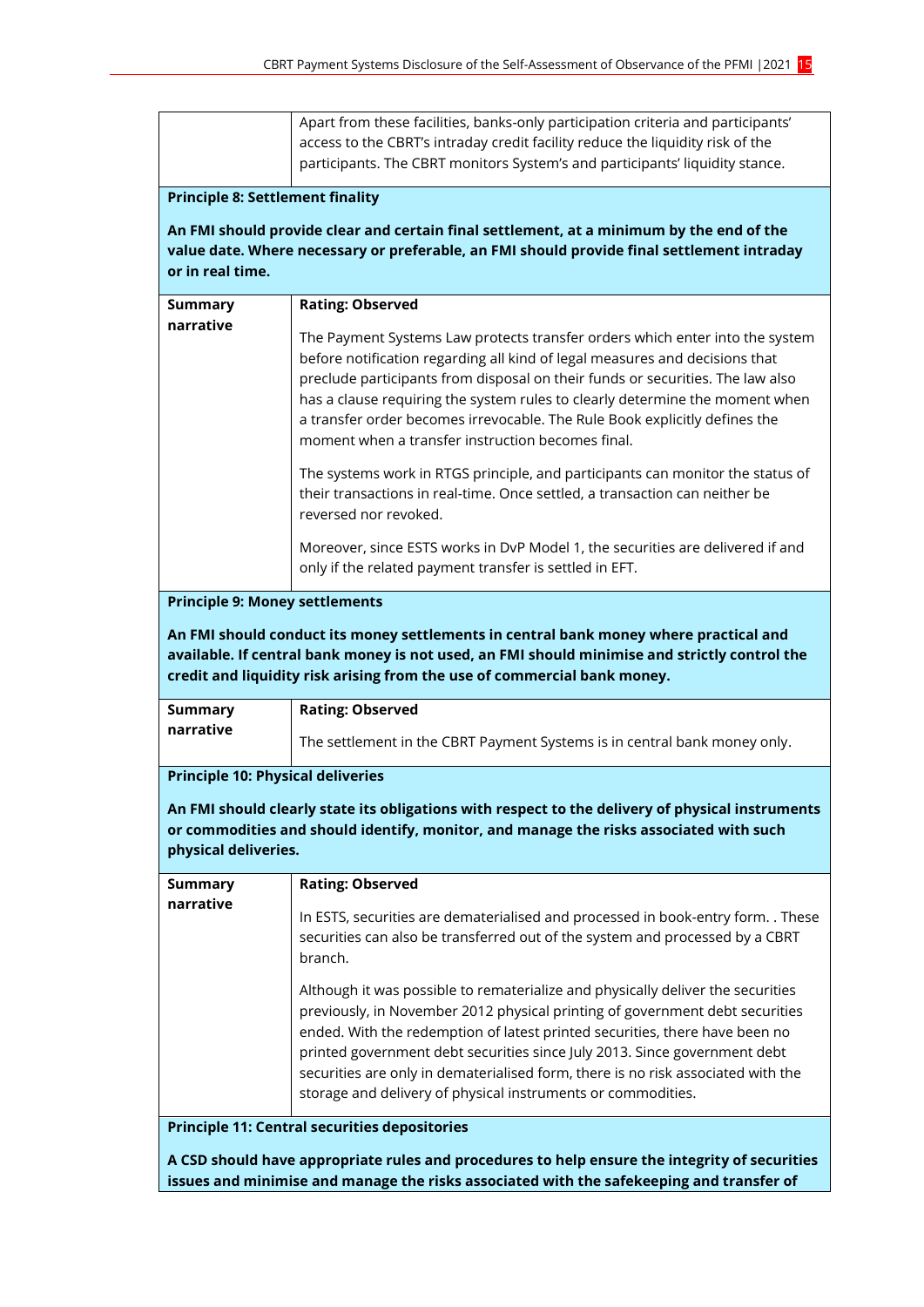| securities. A CSD should maintain securities in an immobilised or dematerialised form for<br>their transfer by book entry.                                                                                                                                                                  |                                                                                                                                                                                                                                                                                                |  |
|---------------------------------------------------------------------------------------------------------------------------------------------------------------------------------------------------------------------------------------------------------------------------------------------|------------------------------------------------------------------------------------------------------------------------------------------------------------------------------------------------------------------------------------------------------------------------------------------------|--|
| <b>Summary</b>                                                                                                                                                                                                                                                                              | <b>Rating: Observed</b>                                                                                                                                                                                                                                                                        |  |
| narrative                                                                                                                                                                                                                                                                                   | The CBRT, in the capacity of the financial agent of the Ministry of Treasury and<br>Finance, carries out the dematerialised issue, custody and redemption of<br>securities, which are issued by the Ministry of Treasury and Finance, by the<br>CBRT, and by some public institutions.         |  |
|                                                                                                                                                                                                                                                                                             | ESTS carries out the book entry transfer and settlement of government debt<br>securities and securities issued by the CBRT (CBRT Liquidity Bills). The CBRT is<br>the Central Securities Depository for the securities issued in ESTS including<br>government debt securities.                 |  |
|                                                                                                                                                                                                                                                                                             | Since the CBRT is the CSD for the securities in ESTS, there is neither custody risk<br>stemming from the insolvency of the CSD nor the risk of the participants'<br>securities being sequestrated due to the other activities of the system operator.                                          |  |
|                                                                                                                                                                                                                                                                                             | In ESTS, the securities owned by the participants' customers are segregated<br>from the participants' own holdings and kept in a special securities account of<br>the MKK. MKK keeps these securities by customer details in its system enabling<br>customers to track their holdings.         |  |
|                                                                                                                                                                                                                                                                                             | All the operations by the CBRT in the ESTS require double approval, are logged<br>and, if needed, can be tracked. During the end of day operations of ESTS,<br>participants are notified about their securities subaccount holdings and their<br>daily operations for reconciliation purposes. |  |
|                                                                                                                                                                                                                                                                                             | On the other hand, the printing of government debt securities ended in 2012<br>and dematerialisation of all government debt securities finished in 2013.<br>Consequently, risks associated with the theft, custody or delivery of physical<br>securities have been eliminated.                 |  |
|                                                                                                                                                                                                                                                                                             | Principle 12: Exchange-of-value settlement systems                                                                                                                                                                                                                                             |  |
| If an FMI settles transactions that involve the settlement of two linked obligations (for<br>example, securities or foreign exchange transactions), it should eliminate principal risk by<br>conditioning the final settlement of one obligation upon the final settlement of the other.    |                                                                                                                                                                                                                                                                                                |  |
| <b>Summary</b><br>narrative                                                                                                                                                                                                                                                                 | <b>Rating: Observed</b>                                                                                                                                                                                                                                                                        |  |
|                                                                                                                                                                                                                                                                                             | In the CBRT Payment Systems, securities are settled in real time DvP principle.<br>For DvP transactions, securities transfers in ESTS and corresponding funds<br>transfers in EFT are carried out in real time gross settlement principle in line<br>with the DvP Model 1.                     |  |
| Principle 13: Participant-default rules and procedures                                                                                                                                                                                                                                      |                                                                                                                                                                                                                                                                                                |  |
| An FMI should have effective and clearly defined rules and procedures to manage a<br>participant default. These rules and procedures should be designed to ensure that the FMI<br>can take timely action to contain losses and liquidity pressures and continue to meet its<br>obligations. |                                                                                                                                                                                                                                                                                                |  |
| <b>Summary</b>                                                                                                                                                                                                                                                                              | <b>Rating: Observed</b>                                                                                                                                                                                                                                                                        |  |
| narrative                                                                                                                                                                                                                                                                                   | Real-time gross settlement method is used in the CBRT Payment Systems and<br>overdrafts from settlement accounts are not allowed. Settlements of the                                                                                                                                           |  |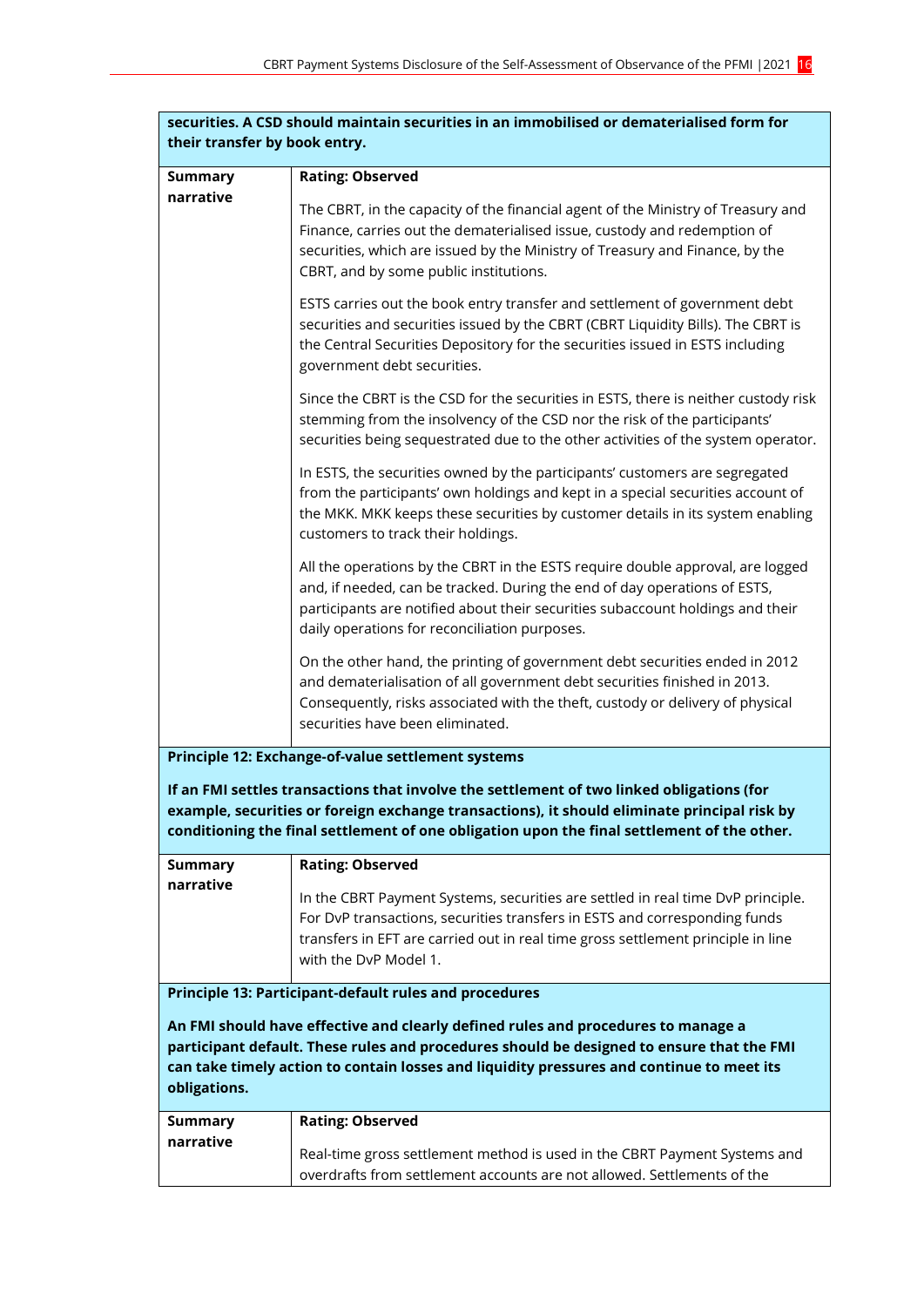|                                                                                                                                                                                                                                                                                                                                    | transfer orders are not guaranteed and they are only settled when the balance<br>of participants' settlement accounts is sufficient. Since the CBRT does not have a<br>credit risk as the system operator, there is no obligation to cover the loss of the<br>default of participants.               |  |
|------------------------------------------------------------------------------------------------------------------------------------------------------------------------------------------------------------------------------------------------------------------------------------------------------------------------------------|------------------------------------------------------------------------------------------------------------------------------------------------------------------------------------------------------------------------------------------------------------------------------------------------------|--|
|                                                                                                                                                                                                                                                                                                                                    | The rules and procedures that the CBRT will follow in the case of suspension of<br>operations, limitation of operations or defaulting of a participant, or any legal<br>issues that would prevent a participant to access its assets are managed by<br>predefined and approved rules and procedures. |  |
|                                                                                                                                                                                                                                                                                                                                    | <b>Principle 14: Segregation and portability</b>                                                                                                                                                                                                                                                     |  |
| those positions.                                                                                                                                                                                                                                                                                                                   | A CCP should have rules and procedures that enable the segregation and portability of<br>positions of a participant's customers and the collateral provided to the CCP with respect to                                                                                                               |  |
| <b>Summary</b>                                                                                                                                                                                                                                                                                                                     | <b>Rating: Not applicable</b>                                                                                                                                                                                                                                                                        |  |
| narrative                                                                                                                                                                                                                                                                                                                          | This principle is relevant to CCPs and hence not applicable for the CBRT<br>Payment Systems.                                                                                                                                                                                                         |  |
| <b>Summary</b><br>narrative                                                                                                                                                                                                                                                                                                        | <b>Rating: Observed</b>                                                                                                                                                                                                                                                                              |  |
| liquid net assets funded by equity to cover potential general business losses so that it can<br>continue operations and services as a going concern if those losses materialise. Further,<br>liquid net assets should at all times be sufficient to ensure a recovery or orderly wind-down<br>of critical operations and services. |                                                                                                                                                                                                                                                                                                      |  |
|                                                                                                                                                                                                                                                                                                                                    | General business risk is considered to be low since the owner and operator of<br>the CBRT Payment Systems is the central bank. The CBRT can access sufficient<br>liquid assets to meet its current and projected operating expenses under the<br>scenario of a general business risk.                |  |
|                                                                                                                                                                                                                                                                                                                                    | General business risk is managed within the CBRT Payment Systems Risk<br>Management Framework. Controls on this risk are supported by the CBRT<br>accounting and budgeting procedures.                                                                                                               |  |
|                                                                                                                                                                                                                                                                                                                                    | <b>Principle 16: Custody and investment risks</b>                                                                                                                                                                                                                                                    |  |
|                                                                                                                                                                                                                                                                                                                                    | An FMI should safeguard its own and its participants' assets and minimise the risk of loss on<br>and delay in access to these assets. An FMI's investments should be in instruments with<br>minimal credit, market, and liquidity risks.                                                             |  |
| <b>Summary</b>                                                                                                                                                                                                                                                                                                                     | <b>Rating: Observed</b>                                                                                                                                                                                                                                                                              |  |
| narrative                                                                                                                                                                                                                                                                                                                          | Since the assets within the CBRT Payment Systems are safeguarded within the<br>central bank, which is also the issuer of these assets, the CBRT does not face<br>custody or investment risks caused by custodians.                                                                                   |  |
| <b>Principle 17: Operational risk</b>                                                                                                                                                                                                                                                                                              |                                                                                                                                                                                                                                                                                                      |  |
|                                                                                                                                                                                                                                                                                                                                    | An FMI should identify the plausible sources of operational risk, both internal and external,<br>and mitigate their impact through the use of appropriate systems, policies, procedures, and<br>controls. Systems should be designed to ensure a high degree of security and operational             |  |

**reliability and should have adequate, scalable capacity. Business continuity management**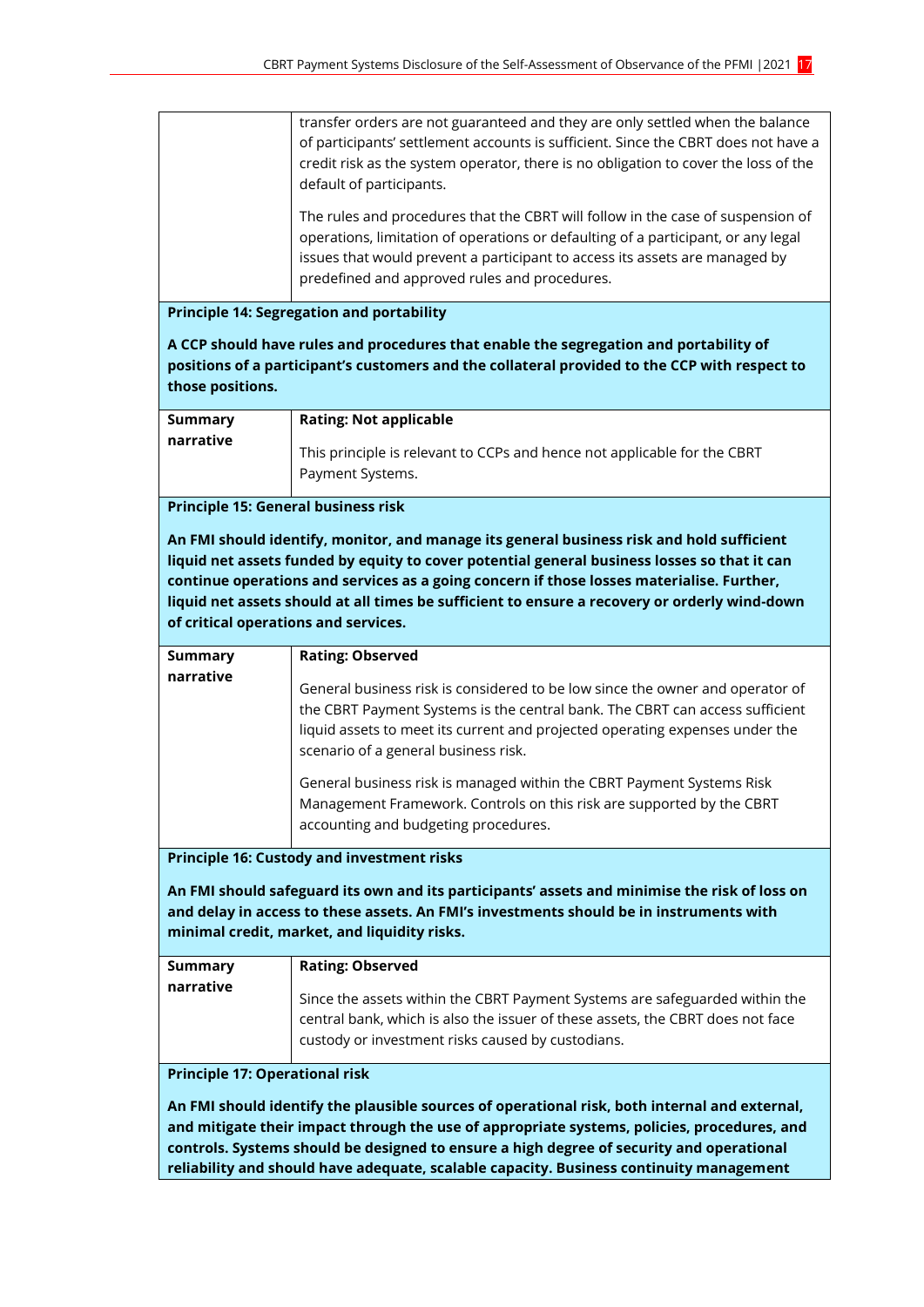| should aim for timely recovery of operations and fulfilment of the FMI's obligations, including                                    |                                                                                                                                                                                                                                                                                                                                                                                                                                                                                                                                                                                                                                               |  |
|------------------------------------------------------------------------------------------------------------------------------------|-----------------------------------------------------------------------------------------------------------------------------------------------------------------------------------------------------------------------------------------------------------------------------------------------------------------------------------------------------------------------------------------------------------------------------------------------------------------------------------------------------------------------------------------------------------------------------------------------------------------------------------------------|--|
| in the event of a wide-scale or major disruption.                                                                                  |                                                                                                                                                                                                                                                                                                                                                                                                                                                                                                                                                                                                                                               |  |
| <b>Summary</b>                                                                                                                     | <b>Rating: Observed</b>                                                                                                                                                                                                                                                                                                                                                                                                                                                                                                                                                                                                                       |  |
| narrative                                                                                                                          | The CBRT Payment Systems have a comprehensive Risk Management<br>Framework. All types of risks including operational risks, are identified,<br>analysed, evaluated and treated within the scope of the Risk Management<br>Framework, which is reviewed at least once a year.                                                                                                                                                                                                                                                                                                                                                                  |  |
|                                                                                                                                    | The Risk Management Framework of the CBRT Payment Systems,                                                                                                                                                                                                                                                                                                                                                                                                                                                                                                                                                                                    |  |
|                                                                                                                                    | aims to reduce all the risks to the lowest possible level and<br>٠<br>maintain critical services in any case                                                                                                                                                                                                                                                                                                                                                                                                                                                                                                                                  |  |
|                                                                                                                                    | emphasise cooperation with all stakeholders,                                                                                                                                                                                                                                                                                                                                                                                                                                                                                                                                                                                                  |  |
|                                                                                                                                    | takes into consideration the risks arising from interdependencies<br>٠<br>and interlinkages among participants or,                                                                                                                                                                                                                                                                                                                                                                                                                                                                                                                            |  |
|                                                                                                                                    | requires regular reporting of the developments to the CBRT's top<br>٠<br>management.                                                                                                                                                                                                                                                                                                                                                                                                                                                                                                                                                          |  |
|                                                                                                                                    | Systems are designed and implemented so that they are free from single point<br>of failures and they are assessed to be among the best application practices due<br>to their high flexibility, robustness and back up capabilities.                                                                                                                                                                                                                                                                                                                                                                                                           |  |
|                                                                                                                                    | Moreover, business continuity studies for the CBRT Payment Systems are<br>supported by the CBRT's business continuity activities conducted at the<br>corporate level. In this regard, the sources of operational risk have been<br>identified institutionally, governance processes, roles and responsibilities have<br>been defined, and the Business Continuity Plans for the CBRT Payment Systems<br>have been developed in accordance with the CBRT's Business Continuity Plan<br>and Business Continuity Strategy. In addition, more detailed work has been<br>carried out with systemically important participants and the linked FMIs. |  |
|                                                                                                                                    | Business continuity is supported by a holistic approach that makes use of<br>diversified disciplines such as physical security, information security, change<br>management and project management.                                                                                                                                                                                                                                                                                                                                                                                                                                            |  |
| <b>Principle 18: Access and participation requirements</b>                                                                         |                                                                                                                                                                                                                                                                                                                                                                                                                                                                                                                                                                                                                                               |  |
| An FMI should have objective, risk-based, and publicly disclosed criteria for participation,<br>which permit fair and open access. |                                                                                                                                                                                                                                                                                                                                                                                                                                                                                                                                                                                                                                               |  |
| <b>Summary</b>                                                                                                                     | <b>Rating: Observed</b>                                                                                                                                                                                                                                                                                                                                                                                                                                                                                                                                                                                                                       |  |
| narrative                                                                                                                          | Criteria and requirements for participation are clearly stated in the CBRT<br>Payment Systems Rule Book and disclosed to related parties. Only banks and                                                                                                                                                                                                                                                                                                                                                                                                                                                                                      |  |

the MKK, which is a special participant of ESTS for the implementation of safekeeping of the securities in the name of customers, are accepted as

Participation criteria are fair and the CBRT Payment Systems allow open access to its participants. The CBRT monitors compliance to participation criteria. Suspension and orderly exit rules are stated in the Rule Book and disclosed to

participants.

participants.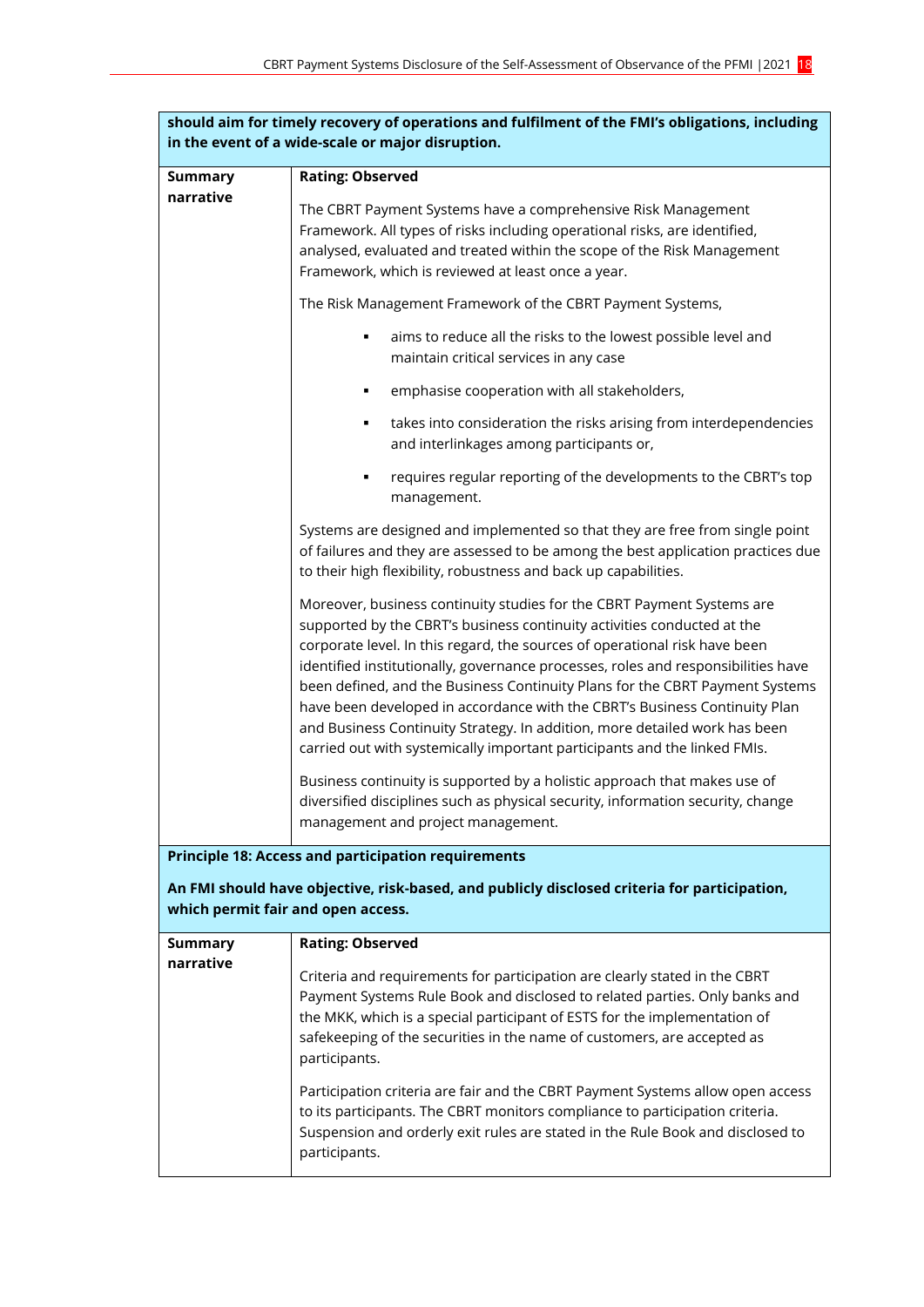| <b>Principle 19: Tiered participation arrangements</b>                                                                                                                                                        |                                                                                                                                                                                                                                                                                                                                                                                                                                                                                                      |  |
|---------------------------------------------------------------------------------------------------------------------------------------------------------------------------------------------------------------|------------------------------------------------------------------------------------------------------------------------------------------------------------------------------------------------------------------------------------------------------------------------------------------------------------------------------------------------------------------------------------------------------------------------------------------------------------------------------------------------------|--|
| An FMI should identify, monitor, and manage the material risks to the FMI arising from tiered<br>participation arrangements.                                                                                  |                                                                                                                                                                                                                                                                                                                                                                                                                                                                                                      |  |
| <b>Summary</b>                                                                                                                                                                                                | <b>Rating: Observed</b>                                                                                                                                                                                                                                                                                                                                                                                                                                                                              |  |
| narrative                                                                                                                                                                                                     | Only direct participation in the CBRT Payment Systems is allowed and there is<br>no definition or rules set for indirect participation. The CBRT deals only with<br>participants. Entities that are not eligible for participation can perform<br>operations through utilities provided by participants, but are treated as<br>customers of participants, rather than indirect participants.                                                                                                         |  |
|                                                                                                                                                                                                               | Moreover, risks that non-bank financial institutions indirectly accessing to the<br>CBRT Payment Systems through the system participants may impose on the<br>CBRT Payment Systems or on the participants have also being monitored.                                                                                                                                                                                                                                                                 |  |
| <b>Principle 20: FMI links</b>                                                                                                                                                                                |                                                                                                                                                                                                                                                                                                                                                                                                                                                                                                      |  |
| An FMI that establishes a link with one or more FMIs should identify, monitor, and manage<br>link-related risks.                                                                                              |                                                                                                                                                                                                                                                                                                                                                                                                                                                                                                      |  |
| <b>Summary</b><br>narrative                                                                                                                                                                                   | <b>Rating: Not applicable</b>                                                                                                                                                                                                                                                                                                                                                                                                                                                                        |  |
|                                                                                                                                                                                                               | This principle is applicable for securities settlement systems, central securities<br>depositories and central counter parties and it is not relevant to payment<br>systems.                                                                                                                                                                                                                                                                                                                         |  |
|                                                                                                                                                                                                               | The MKK is a special participant of ESTS for safekeeping customer securities in<br>the name of owner. However, the relationship between ESTS and the MKK is not<br>regarded as FMI links.                                                                                                                                                                                                                                                                                                            |  |
| <b>Principle 21: Efficiency and effectiveness</b>                                                                                                                                                             |                                                                                                                                                                                                                                                                                                                                                                                                                                                                                                      |  |
| An FMI should be efficient and effective in meeting the requirements of its participants and<br>the markets it serves.                                                                                        |                                                                                                                                                                                                                                                                                                                                                                                                                                                                                                      |  |
| Summary<br>narrative                                                                                                                                                                                          | <b>Rating: Observed</b>                                                                                                                                                                                                                                                                                                                                                                                                                                                                              |  |
|                                                                                                                                                                                                               | Objectives and Policies of the CBRT Regarding Payment and Securities<br>Settlement Systems are clearly defined and disclosed to the public on the<br>CBRT's web site.                                                                                                                                                                                                                                                                                                                                |  |
|                                                                                                                                                                                                               | To increase the efficiency and effectiveness of the systems, good cooperation<br>among all stakeholders is fostered and facilitated; the facilities for the<br>participants and market conditions are evaluated and improved in accordance<br>with national and international principles, standards and developments. The<br>effectiveness and efficiency of the systems are regularly monitored, assessed<br>and action plans are developed to improve effectiveness and efficiency when<br>needed. |  |
| <b>Principle 22: Communication procedures and standards</b>                                                                                                                                                   |                                                                                                                                                                                                                                                                                                                                                                                                                                                                                                      |  |
| An FMI should use, or at a minimum accommodate, relevant internationally accepted<br>communication procedures and standards in order to facilitate efficient payment, clearing,<br>settlement, and recording. |                                                                                                                                                                                                                                                                                                                                                                                                                                                                                                      |  |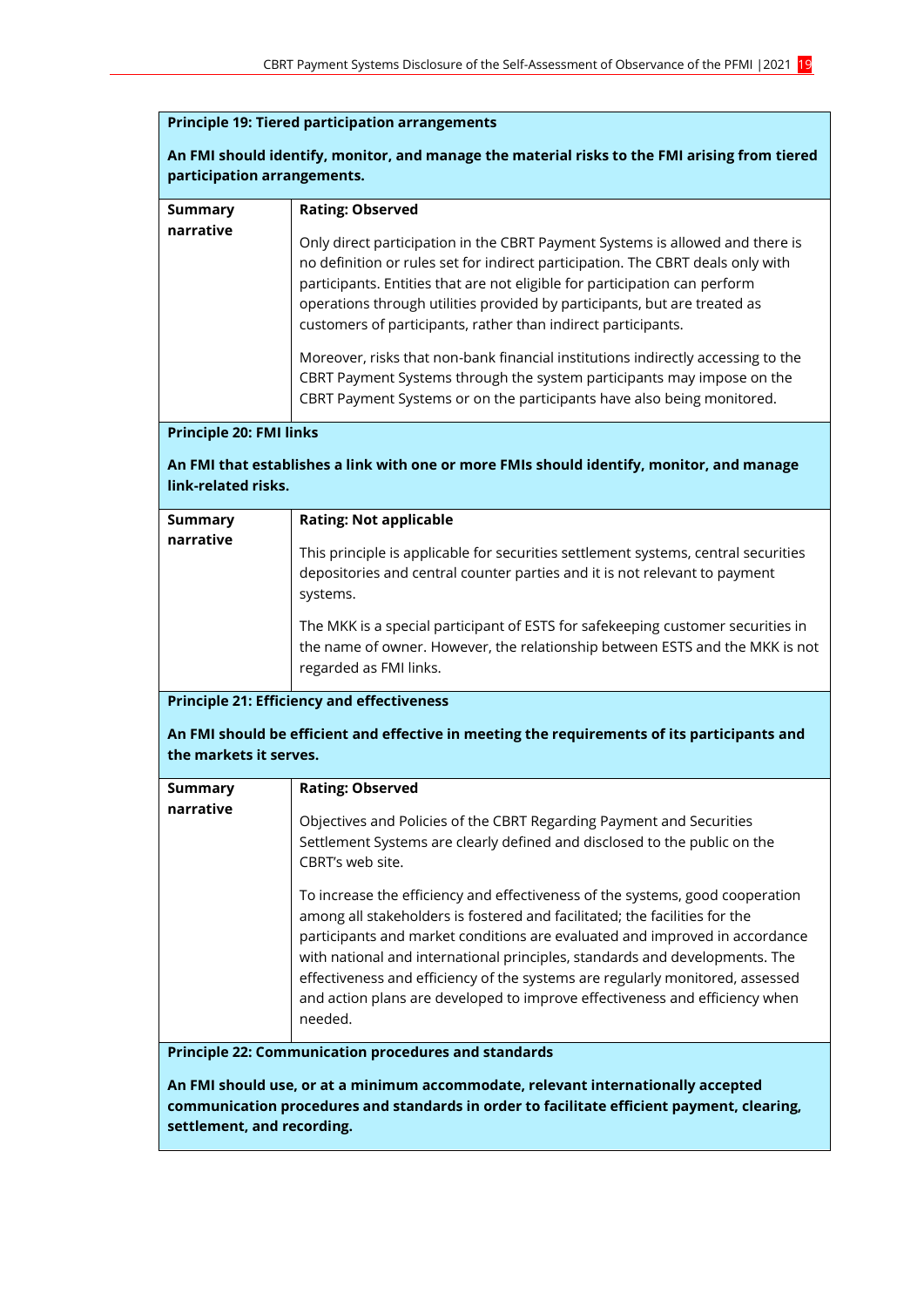| <b>Summary</b>                                                                                | <b>Rating: Observed</b>                                                                       |  |
|-----------------------------------------------------------------------------------------------|-----------------------------------------------------------------------------------------------|--|
| narrative                                                                                     |                                                                                               |  |
|                                                                                               | Message exchange of the CBRT Payment Systems is managed via secure                            |  |
|                                                                                               | services and using XML message formats. It is possible to convert XML                         |  |
|                                                                                               | messages used in the CBRT Payment Systems into other message formats.                         |  |
|                                                                                               |                                                                                               |  |
| Principle 23: Disclosure of rules, key procedures, and market data                            |                                                                                               |  |
| An FMI should have clear and comprehensive rules and procedures and should provide            |                                                                                               |  |
| sufficient information to enable participants to have an accurate understanding of the risks, |                                                                                               |  |
|                                                                                               | fees, and other material costs they incur by participating in the FMI. All relevant rules and |  |
| key procedures should be publicly disclosed.                                                  |                                                                                               |  |
|                                                                                               |                                                                                               |  |
| <b>Summary</b>                                                                                | <b>Rating: Observed</b>                                                                       |  |
| narrative                                                                                     |                                                                                               |  |
|                                                                                               | Rules and procedures for the CBRT Payment Systems are defined clearly and                     |  |
|                                                                                               | shared by participants so that they can understand risks they may incur by                    |  |
|                                                                                               | participating in the systems.                                                                 |  |
|                                                                                               | System descriptions, system rules, general structure and workflows, summary                   |  |
|                                                                                               | statistics and pricing policy are disclosed to the public through the CBRT web                |  |
|                                                                                               | page and the CBRT Payment Systems User Group web site.                                        |  |
|                                                                                               |                                                                                               |  |
|                                                                                               | Pricing tariff is defined yearly based on pricing policy and disclosed to                     |  |
|                                                                                               | participants before its entry into force. Pricing tariff is also disclosed to the             |  |
|                                                                                               | public.                                                                                       |  |
|                                                                                               |                                                                                               |  |
| Principle 24: Disclosure of market data by trade repositories                                 |                                                                                               |  |
| A TR should provide timely and accurate data to relevant authorities and the public in line   |                                                                                               |  |
| with their respective needs.                                                                  |                                                                                               |  |
|                                                                                               |                                                                                               |  |
| <b>Summary</b>                                                                                | <b>Rating: Not applicable</b>                                                                 |  |
| narrative                                                                                     |                                                                                               |  |
|                                                                                               | This principle is relevant to trade repositories and hence not applicable for the             |  |
|                                                                                               | <b>CBRT Payment Systems.</b>                                                                  |  |
|                                                                                               |                                                                                               |  |